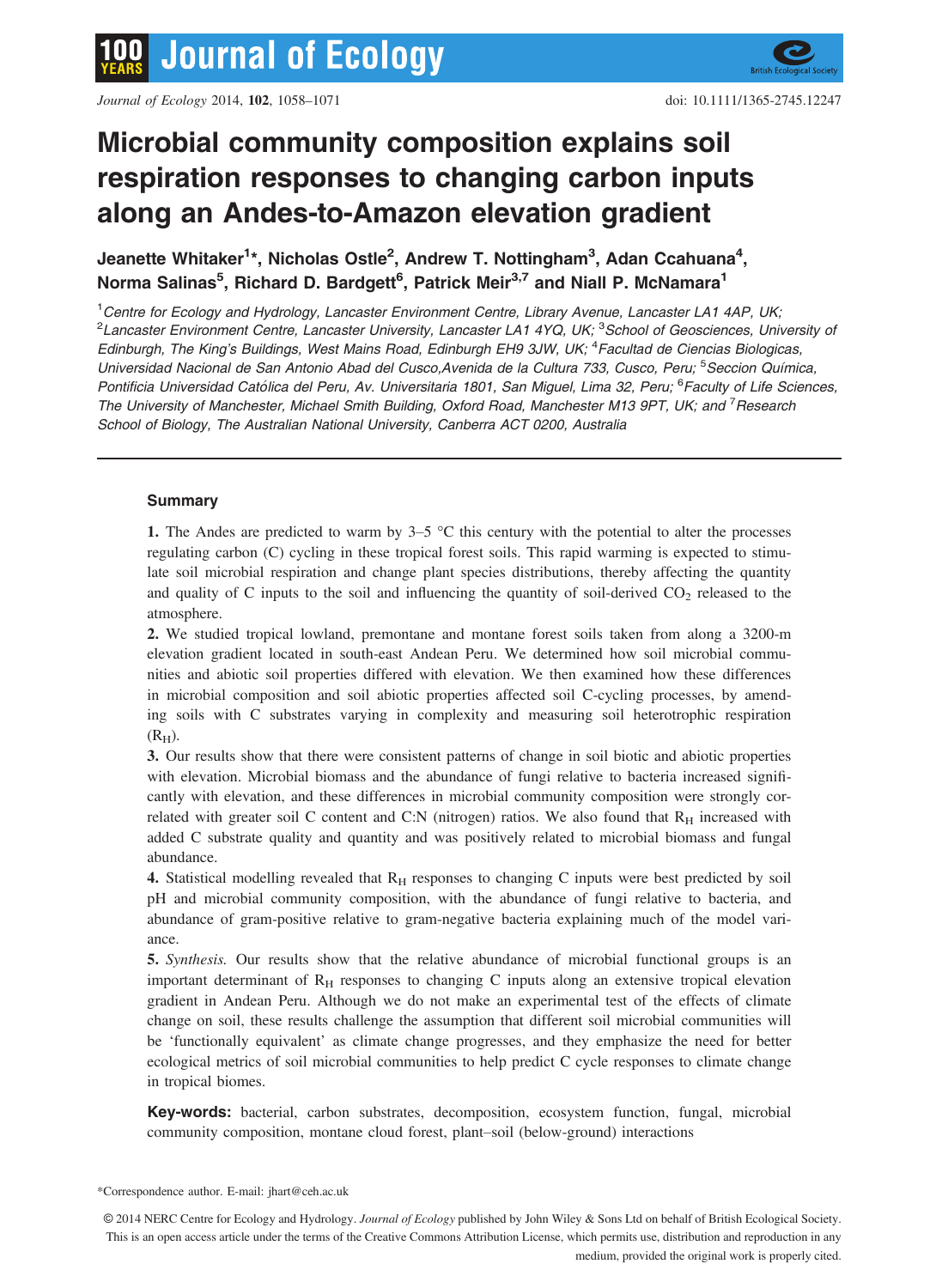## Introduction

Tropical forests make a substantial contribution to the global carbon (C) cycle as they are highly productive, hold 30% of the Earth's soil C stock and exhibit the highest rates of soil respiration of any terrestrial ecosystem (Jobbagy & Jackson 2000; Bond-Lamberty, Wang & Gower 2004). In the Andes, tropical forests extend from the lowlands to upwards of 3000 m asl (above sea level), and they are recognized as one of the most biologically diverse regions of the planet (Myers et al. 2000; Malhi et al. 2010). In the montane cloud forests that dominate the middle-upper elevations of the Andes, wet and relatively cool conditions prevail (Grubb 1977); this results in suppressed rates of decomposition and accumulation of extensive stocks of soil organic matter (Zimmermann et al. 2009). There is, however, growing concern that atmospheric warming as a result of climate change (IPCC 2013) could lead to significant changes in soil C cycling due to direct effects on microbial breakdown of soil organic matter, soil respiration and greenhouse gas feedbacks to the atmosphere (Bardgett, Freeman & Ostle 2008; Craine, Fierer & McLauchlan 2010; Schindlbacher et al. 2011).

In addition to direct temperature and precipitation effects, climate can indirectly affect soil respiration by influencing plant community productivity and structure, which in turn determines the quantity and quality of C inputs entering the soil (Engelbrecht et al. 2007; Feeley et al. 2011; Garcia-Palacios et al. 2012). Sources of C inputs, including plant litter and rhizodeposition, act as substrates that are mineralized to  $CO<sub>2</sub>$  by the soil microbial community. Changes in the quality of these C inputs occur as a result of differences in plant species tissue chemistry that affect the nutrient stoichiometry of their litter and rhizosphere inputs (Hättenschwiler et al. 2008). Consequently, changes in plant community composition can lead to shifts in the proportion of recalcitrant (e.g. lignins) and accessible (e.g. non-structural carbohydrates) forms of C in plant-derived substrates, altering litter quality (Hattenschwiler & Jorgensen 2010). These indirect, plantmediated effects of climate change on microbial activity and soil respiration are poorly understood and represent a significant knowledge gap in determining the response of terrestrial C cycling to future climate change (Bragazza et al. 2013; Ward et al. 2013).

Soil abiotic and biotic properties are also recognized as strong determinants of soil C cycling across ecosystem types (Smith et al. 2008; Chapin et al. 2009). In C-rich soils, found in peatlands and forests, the nutrient characteristics of the organic matter can be a significant predictor of decomposition and soil heterotrophic respiration ( $R_H$ ; Bragazza et al. 2006; Fisher et al. 2013). At the same time, dominant and abundant taxa of soil bacteria and fungi have differing capacities to degrade available and complex forms of plant-derived C and N resources (Berg & Laskowski 2006; Waring, Averill & Hawkes 2013). For example, fungi are known to have broader enzymatic capabilities (McGuire et al. 2010), slower biomass turnover rates (Rousk & Bååth 2011) and potentially greater C use efficiency (Six et al. 2006) than bacteria. This suggests that differences in the relative abundance of fungi and bacteria, or their constituent groups, could potentially affect soil C cycling, and in particular  $R<sub>H</sub>$  responses to changing plant-C inputs (Bailey, Smith & Bolton 2002; Waring, Averill & Hawkes 2013). The effects of differences in soil microbial community composition on C-cycling processes, however, remain poorly quantified (Schimel & Schaeffer 2012). Comparative studies of C substrate decomposition by soil microbial communities are generally only conducted on one or two soils (Brant, Sulzman & Myrold 2006; Hanson et al. 2008; Steinweg et al. 2008; Rinnan & Bååth 2009; Eilers et al. 2010), and few have considered tropical forest soils (Cleveland et al. 2007; Leff et al. 2012). This lack of evidence has led to an assumption that different soil microbial communities are 'functionally equivalent' with decomposition principally controlled by abiotic parameters, primarily temperature and moisture (Strickland et al. 2009). There are clearly significant gaps in understanding regarding the role of soil abiotic versus biotic properties as regulators of C cycle responses to changes in organic matter inputs, particularly in tropical forests.

In this study, we investigated how differences in soil properties, including microbial community composition, determine the response of  $R_H$  to changes in C inputs in tropical forest soils. For this, we measured abiotic and biotic properties and  $R<sub>H</sub>$  responses in soils from 13 tropical forest sites located along an elevation gradient ranging from 194 to 3400 m asl in south-east Peru (Girardin et al. 2010; Malhi et al. 2010). The vegetation along this gradient ranges from lowland tropical forest to montane cloud forest, corresponding with changes in climate, underlying geology and topography (Table 1). In these forests, total soil C stocks and the relative proportion of labile C in organic topsoils is known to increase significantly with elevation (Zimmermann et al. 2012). In addition, net primary productivity and nitrogen (N) availability broadly decrease with elevation as phosphorus (P) availability tends to increase (Tanner, Vitousek & Cuevas 1998; van de Weg et al. 2009; Fisher et al. 2013). We determined the response of  $R<sub>H</sub>$  to changes in the quantity and form of C inputs, as a proxy for changes in litter inputs, and hypothesized that (i) along the gradient changes in soil microbial functional groups correspond with increases in soil organic matter C and N content; (ii) the magnitude of  $R_H$  responses to C inputs increase with their C quality and quantity, with labile substrates being mineralized most rapidly in high-elevation soils; and (iii) the relative abundance of microbial functional groups (fungi and bacteria, gram-negative and gram-positive bacteria) is an important determinant of  $R_H$ responses to C inputs, in soils varying in abiotic properties. To test hypothesis i, we measured a range of soil abiotic and biotic properties on samples taken from 13 locations along the elevation gradient. Two controlled substrate addition assays were then conducted (experiments 1 and 2) to address hypotheses ii and iii, respectively, with a statistical modelling approach (Experiment 2) used to examine the relationships between microbial and abiotic metrics as determinants of  $R_H$ responses.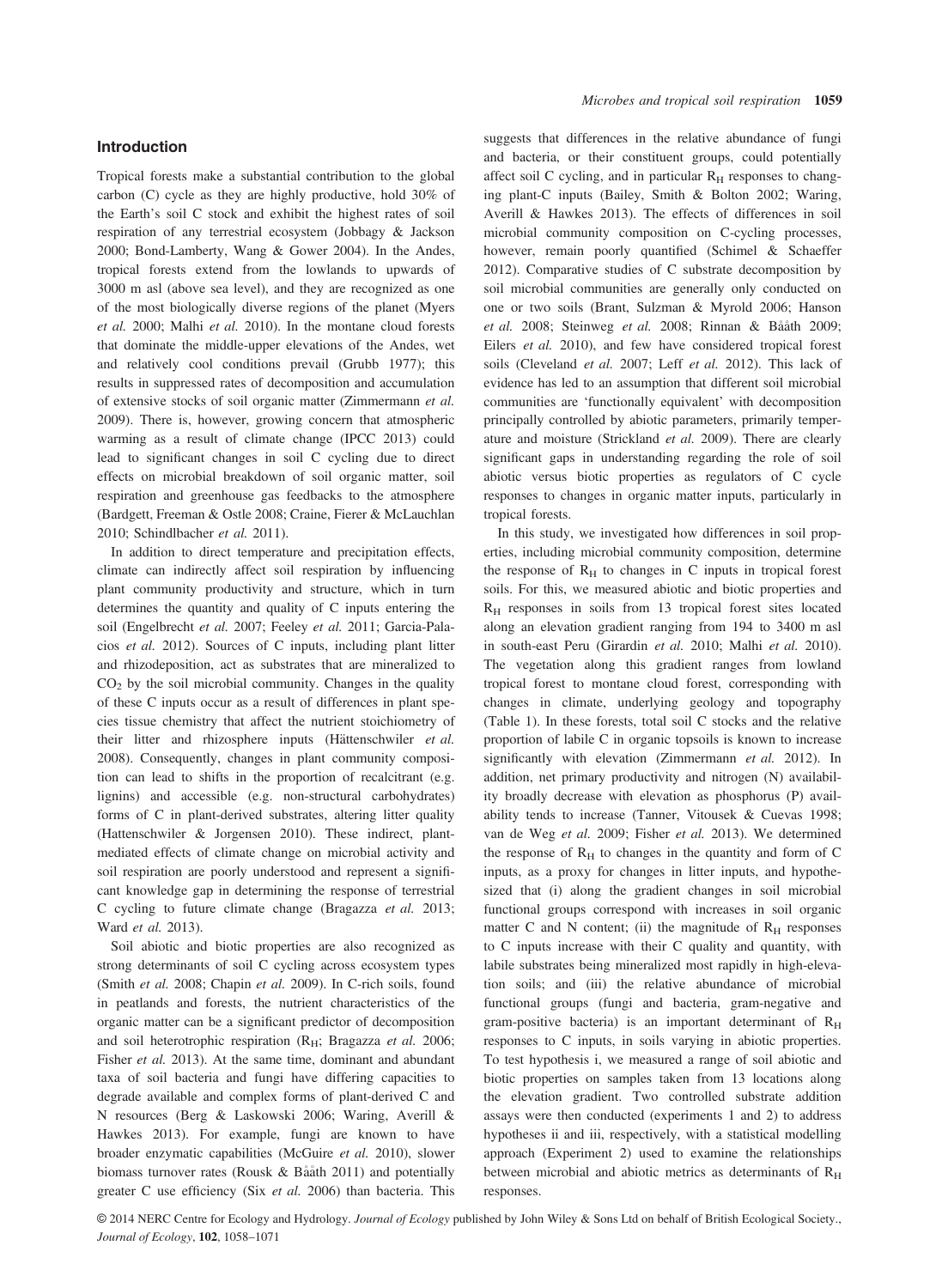## 1060 J. Whitaker et al.

Table 1. Summary of site characteristics along the elevation gradient (Aragao et al. 2009; Girardin et al. 2010; Quesada et al. 2010; Clark et al. 2013; Gurdak et al. 2013; Asner et al. 2014)

| Site name                         | Site code     | Elevation<br>$(m \text{ as} l)$ | Lat       | Long      | Mean<br>annual<br>temp $(^{\circ}C)$ | Annual<br>precipitation<br>$(mm \text{ year}^{-1})$ | Organic<br>layer<br>(cm) | Aspect<br>$(\text{deg})$ | Slope<br>$(\text{deg})$ | Parent<br>material                       | Soil<br>classification |
|-----------------------------------|---------------|---------------------------------|-----------|-----------|--------------------------------------|-----------------------------------------------------|--------------------------|--------------------------|-------------------------|------------------------------------------|------------------------|
| Explorer's<br>Inn plot<br>4 (TP4) | TAM-06        | 194                             | $-12.839$ | $-69.296$ | 26.4                                 | 2730                                                | 0.7                      | 169.4                    | $4.0*$                  | Holocene<br>alluvial<br>terrace          | Haplic<br>Alisol       |
| Explorer's<br>Inn plot<br>3 (TP3) | TAM-05        | 210                             | $-12.830$ | $-69.271$ | 26.4                                 | 3199                                                | 2.5                      | 186.2                    | $6.0^{\dagger}$         | Pleistocene<br>alluvial<br>terrace       | Haplic<br>Cambisol     |
| Villa<br>Carmen                   | <b>VC</b>     | 1000                            | $-12.866$ | $-71.401$ | $20.7 \pm 0.02$                      | 3087                                                | 3.6                      | na                       | na                      | na                                       | na                     |
| San<br>Pedro 2                    | $SPD-2$       | 1500                            | $-13.049$ | $-71.537$ | $17.4 \pm 1.5$                       | 2631                                                | 16.0                     | 143.5                    | $22.7^{\dagger}$        | Plutonic<br>intrusion<br>(granite)       | Cambisol               |
| San<br>Pedro 1                    | $SPD-1$       | 1750                            | $-13.047$ | $-71.543$ | $15.8 \pm 1.3$                       | 2631                                                | 9.6                      | 141.9                    | $40.1*$                 | Plutonic<br>intrusion<br>(granite)       | Cambisol               |
| Trocha<br>Union 8                 | <b>TRU-08</b> | 1850                            | $-13.071$ | $-71.555$ | $16.0 \pm 1.3$                       | 2472                                                | 15.6                     | 137.0                    | $41.8*$                 | Plutonic<br>intrusion<br>(granite)       | Cambisol               |
| Trocha<br>Union 7                 | <b>TRU-07</b> | 2020                            | $-13.074$ | $-71.559$ | $14.9 \pm 1.1$                       | 1827                                                | 16.8                     | na                       | $18.0^{\ddagger}$       | Palaeozoic<br>shales-slates<br>(granite) | Cambisol               |
| Trocha<br>Union 5                 | <b>TRU-05</b> | 2520                            | $-13.094$ | $-71.574$ | $12.1 \pm 1.0$                       | na                                                  | 13.6                     | na                       | na                      | Palaeozoic<br>shales-slates              | na                     |
| Trocha<br>Union 4                 | <b>TRU-04</b> | 2720                            | $-13.107$ | $-71.589$ | $11.1 \pm 1.0$                       | 2318                                                | 21.4                     | 189.8                    | $21.0^{\dagger}$        | Palaeozoic<br>shales-slates              | Umbrisol               |
| Trocha<br>Union 3                 | <b>TRU-03</b> | 3020                            | $-13.109$ | $-71.600$ | $9.5 \pm 1.0$                        | 1776                                                | 17.2                     | 129.3                    | $12.0^{\ddagger}$       | Palaeozoic<br>shales-slates              | Umbrisol               |
| Wayqecha                          | WAY-01        | 3025                            | $-13.190$ | $-71.587$ | $11.1 \pm 1.2$                       | 1706                                                | 22.8                     | na                       | $18.2^{\dagger}$        | Palaeozoic<br>shales-slates              | Umbrisol               |
| Trocha<br>Union 2                 | <b>TRU-02</b> | 3200                            | $-13.111$ | $-71.604$ | $8.9 \pm 1.0$                        | na                                                  | 11.8                     | na                       | na                      | Palaeozoic<br>shales-slates              | Umbrisol               |
| Trocha<br>Union 1                 | <b>TRU-01</b> | 3400                            | $-13.114$ | $-71.607$ | $7.7 \pm 1.1$                        | 2555                                                | 14.0                     | 144.3                    | $34.3^{\ddagger}$       | Palaeozoic<br>shales-slates              | Umbrisol               |

\*Asner et al. (2014) 25-ha plot.

† Gurdak et al. (2013) 1-ha plot.

‡ Huasco (unpublished) 1-ha plot.

na, data not available.

### Materials and methods

### STUDY SITE AND FIELD SAMPLING

Soils were sampled in December 2010 from 13 sites along a tropical elevation gradient located on the east flank of the Peruvian Andes, with site elevations ranging from 194 to 3400 m asl. The transect from 1000 to 3400 m asl is 35 km in length and is sited predominantly on Palaeozoic (~450 Ma) meta-sedimentary mudstones (~80%), with plutonic intrusions (granite) underlying the sites between 1500 and 2020 m asl (Carlotto et al. 1996; Clark et al. 2013). The lowland sites at Tambopata are 230 km further down the valley from the 1000 m site. The soil at the 194 m lowland site is an alisol on a fertile Holocene alluvial terrace close to the river, whilst the soil at the 210 m site is on a relatively infertile Pleistocene cambisol (Aragao et al. 2009; Quesada et al. 2010). Soils from 1000 to 2020 m are also cambisols, whilst those above 2520 m are umbrisols (Table 1). All the sites have continuous forest cover ranging from lowland Amazonian rain forest to upper montane cloud forest. Mean annual temperature decreases with increasing elevation along this transect, from 26 to 6 °C, whilst annual precipitation ranges from 1700 to 3087 mm year<sup>-1</sup>, peaking at

1000 m asl near the base of the mountains, then decreasing with elevation (Table 1). Evidence to date indicates that these soils are rarely moisture limited over the seasonal cycle partly due to limited evapotranspiration and fog deposition within the cloud immersion zone (1500–3400 m asl; van de Weg et al. 2009; Zimmermann et al. 2010). Climate and environmental characteristics of the sites are described in Table 1 with more detailed descriptions published elsewhere (Girardin et al. 2010; Quesada et al. 2010; Asner et al. 2014). At each site, soils were sampled from five subplots within established 1-ha plots. For each subplot, soil was removed from a  $40 \times 40$  cm area to 10 cm depth. Soils were sealed in plastic bags, immediately transported to the laboratory and stored at 4 °C for 6 weeks until used for experimentation and analysis.

### SOIL ABIOTIC AND BIOTIC PROPERTIES

A range of analyses was conducted on soil samples taken from all subplots, to test whether changes in microbial functional groups along the gradient correspond with differences in soil abiotic properties (hypothesis 1). Soils were homogenized thoroughly by hand, and large stones and woody debris were removed. Analyses included pH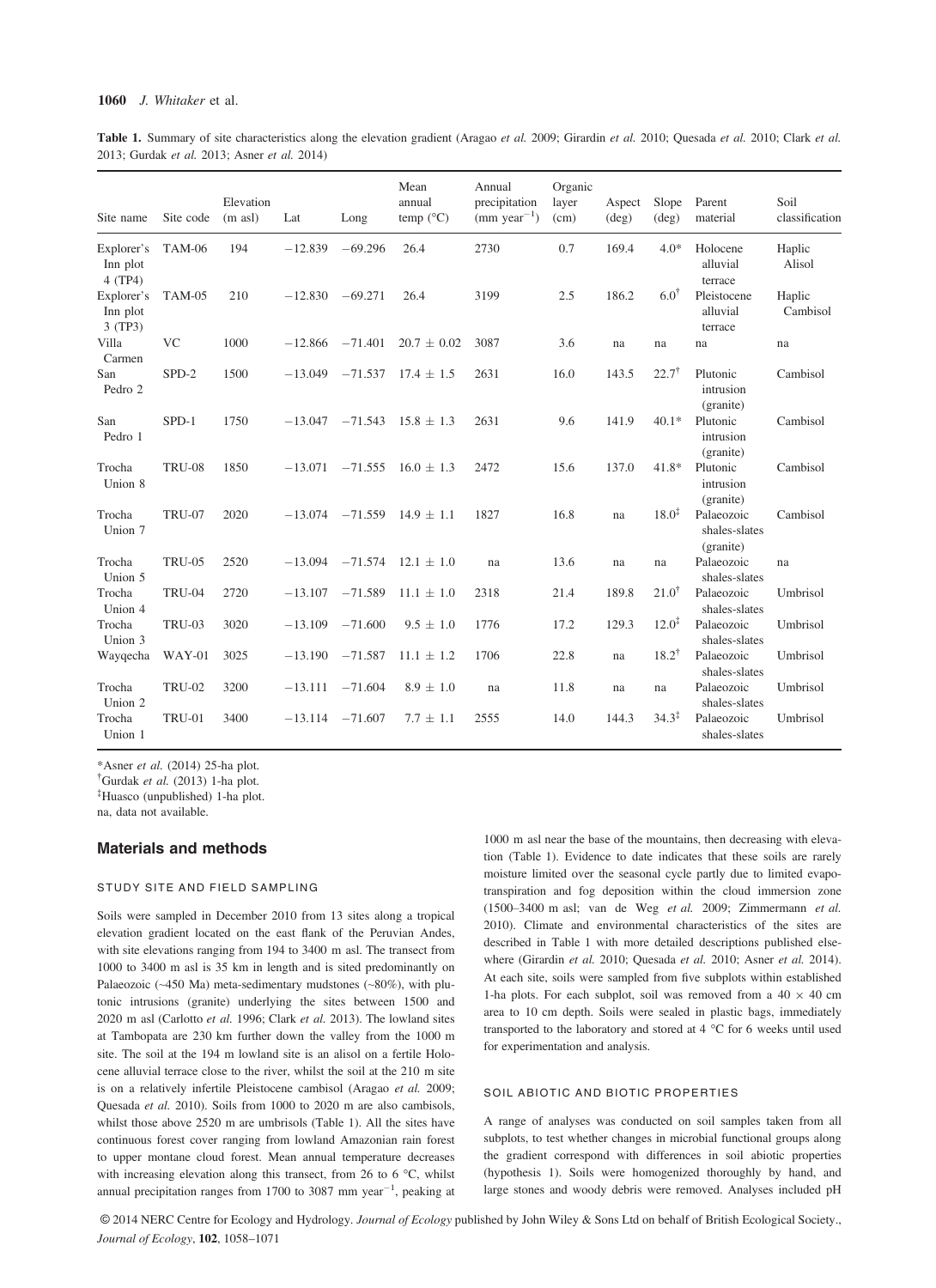$(soil:H<sub>2</sub>O, 1:2.5 w.v)$ , gravimetric moisture content (dried for 24 h at 105 °C) and total C and N content of dried, ground soil samples (approx. 100 mg) analysed using a TruSpec CN Elemental Determinator (LECO, St Joseph, Michigan, USA). Bulk density was analysed following the method of Emmett et al. (2008). Maximum water holding capacity (WHC) was calculated on composite soil samples for each elevation (composite of five subplots per site) as the amount of water remaining in the soil after being saturated and left to drain for 12 h in a fully humid airspace (Ohlinger 1995).

Soil microbial biomass C and N was measured by fumigation extraction (Brookes et al. 1985; Vance, Brookes & Jenkinson 1987) with resultant filtrates analysed for extractable microbial C using a Shimadzu 5000A TOC analyser (Shimadzu, Milton Keynes, UK) and for extractable microbial N (Ross 1992) by colorimetry on a continuous flow stream autoanalyser (Bran and Luebbe, Northampton, UK), as described in Ward et al. (2007). Extractable microbial biomass C and N was calculated from the difference between non-fumigated and fumigated samples and corrected for extraction efficiency using published conversion factors (Brookes et al. 1985; Vance, Brookes & Jenkinson 1987; Sparling et al. 1990).

Microbial community composition was determined using phospholipid fatty acid (PLFA) analysis, as described by Bardgett, Hobbs and Frostegard (1996). Phospholipids were extracted from 1.5 g soil fresh weight and analysed using an Agilent 6890 Gas Chromatograph. Gram-positive bacteria were identified by the terminal and mid-chain branched fatty acids (15:0i, 15:0a, 16:0i, 17:0i, 17:0a), and cyclopropyl saturated and monosaturated fatty acids  $(16:1\omega7, 7,cy-17:0, 18:1\omega7,$ 7,8cy-19:0) were considered indicative of gram-negative bacteria (Rinnan & Bååth 2009). The fatty acids  $18:2\omega$ 6,9 and  $18:1\omega$ 9 were considered to represent saprotrophic and ectomycorrhizal fungi (Kaiser et al. 2010; De Deyn et al. 2011). Total PLFA concentration was calculated from all identified PLFAs  $(15:0, 14:0, 16:1, 16:1\omega$ 5, 16:0, 17:1 $\omega$ 8, 7Me-17:0, br17:0, br18:0, 18:1 $\omega$ 5, 18:0, 19:1; plus those listed above). The ratios of fungal to bacterial (F:B) PLFA and gram-positive to gram-negative (GP:GN) PLFA were taken to represent the relative abundance metrics of these groups. To compare the relative abundance of fungi and bacteria on a biomass basis, the ratio of fungal biomass C to bacterial biomass C (F:B biomass C) was calculated by averaging empirically determined conversion factors (Keinanen et al. 2002; Bouillon et al. 2004; Klamer & Bååth 2004; Joergensen & Wichern 2008; Bezemer et al. 2010; Waring, Averill & Hawkes 2013).

## EXPERIMENT 1: EFFECTS OF C QUANTITY AND COMPLEXITY ON SOIL HETEROTROPHIC RESPIRATION

Soils sampled from four plots situated at 210, 1500, 1750 and 3025 m asl were used to investigate the relationship between R<sub>H</sub>, increasing C inputs and C complexity (hypothesis 2). Subplot soil samples (5) for each location were combined, homogenized to form one sample and equilibrated for 7 days at 20 °C. Moisture content was adjusted to 80% of maximum WHC, and aliquots (6 g fwt) of each soil were placed in 175-ml Wheaton bottles. Soil from each elevation was amended with nine substrates at a range of concentrations (three replicates). Ecologically relevant substrates were selected to represent a range of chemical recalcitrance varying from labile, soluble compounds to complex, insoluble organic polymers. We classified these as simple, intermediate or complex based on these characteristics (Table 2). The substrates glucose, xylose, cellobiose, glycine, n-acetyl glucosamine and vanillin (Sigma-Aldrich, Gillingham, UK) were prepared in serial dilution in sterile deionized water. Non-soluble substrates lignin

Table 2. Carbon substrate characteristics and biogeochemical relevance

| Substrate               | Complexity   | Classification                | Ecological<br>relevance                       |
|-------------------------|--------------|-------------------------------|-----------------------------------------------|
| Glucose                 | Simple       | Monosaccharide                | Product of<br>decomposition<br>processes      |
| Xylose                  | Simple       | Monosaccharide                | Main building<br>block for<br>hemicellulose   |
| Cellobiose              | Simple       | Disaccharide                  | Produced during<br>hydrolysis of<br>cellulose |
| Glycine                 | Simple       | Amino acid                    | Root exudate,<br>N source                     |
| N-acetyl<br>glucosamine | Simple       | Amino sugar                   | Product of chitin<br>degradation              |
| Vanillin                | Intermediate | Benzaldehyde                  | Product of lignin<br>depolymerization         |
| Hemicellulose           | Complex      | Polysaccharide                | Constituent of<br>plant cell walls            |
| Cellulose               | Complex      | Polysaccharide                | Constituent of<br>plant cell walls            |
| Lignin                  | Complex      | Complex<br>organic<br>polymer | Constituent of<br>plant cell walls            |

(Sigma-Aldrich), hemicellulose and cellulose (IsoLife bv, Wageningen, the Netherlands) were diluted into suspension, sonicated for 10 min and vortexed for 5 s prior to pipetting and mixing into the soil. Dilutions were prepared so that each substrate was added to soil in 1 mL deionized water per incubation. Final concentrations of substrates added to soil were 0, 0.002, 0.02, 0.2, 2 mg C  $g^{-1}$  soil fwt for soluble substrates and 0, 0.002, 0.02, 0.2, 0.8 mg C  $g^{-1}$  soil fwt for non-soluble substrates. Following substrate addition, compressed air was used to flush the headspace for 1 min to achieve a standard starting atmosphere for each incubation. Bottles were then sealed with butyl rubber stoppers and aluminium crimp caps, over-pressurized by injecting 10 mL of compressed air, to allow for subsequent headspace sampling, and were incubated for 7 days at 20 °C in the dark. The headspace of each bottle was sampled at 24, 48 and 168 h by taking a 5-mL sample with an airtight syringe and injecting it into a 3.5-mL exetainer vial (Labco, Lampeter, UK). Headspace CO<sub>2</sub> samples were analysed on a PerkinElmer Autosystem GC fitted with a flame ionization detector containing a methanizer (Case et al. 2012). Results were calibrated against certified gas standards (BOC Ltd., Guildford, UK) and converted to a total CO<sub>2</sub> flux reported as  $CO_2$ -C (µg g soil dwt<sup>-1</sup> day<sup>-1</sup>), in accordance with methods detailed in Holland et al. (1999). Basal respiration (BR) was defined as the measured  $CO<sub>2</sub>$  flux in the absence of substrate addition. Substrate-induced respiration (SIR) was defined as the measured  $CO<sub>2</sub>$ flux in the presence of added C substrate. As the soils varied significantly in their BR, the actual increase in  $CO<sub>2</sub>$  emissions from soil following C additions was calculated by subtracting BR from SIR, and hereafter referred to as 'additional CO<sub>2</sub> flux'.

## EXPERIMENT 2: MICROBIAL COMMUNITY COMPOSITION AND R<sub>H</sub> RESPONSE TO C INPUTS

To investigate the influence of the relative abundance of microbial functional groups in determining  $R_H$  responses to  $C$  inputs (hypothesis 3), soils from 11 locations along the gradient were incubated with four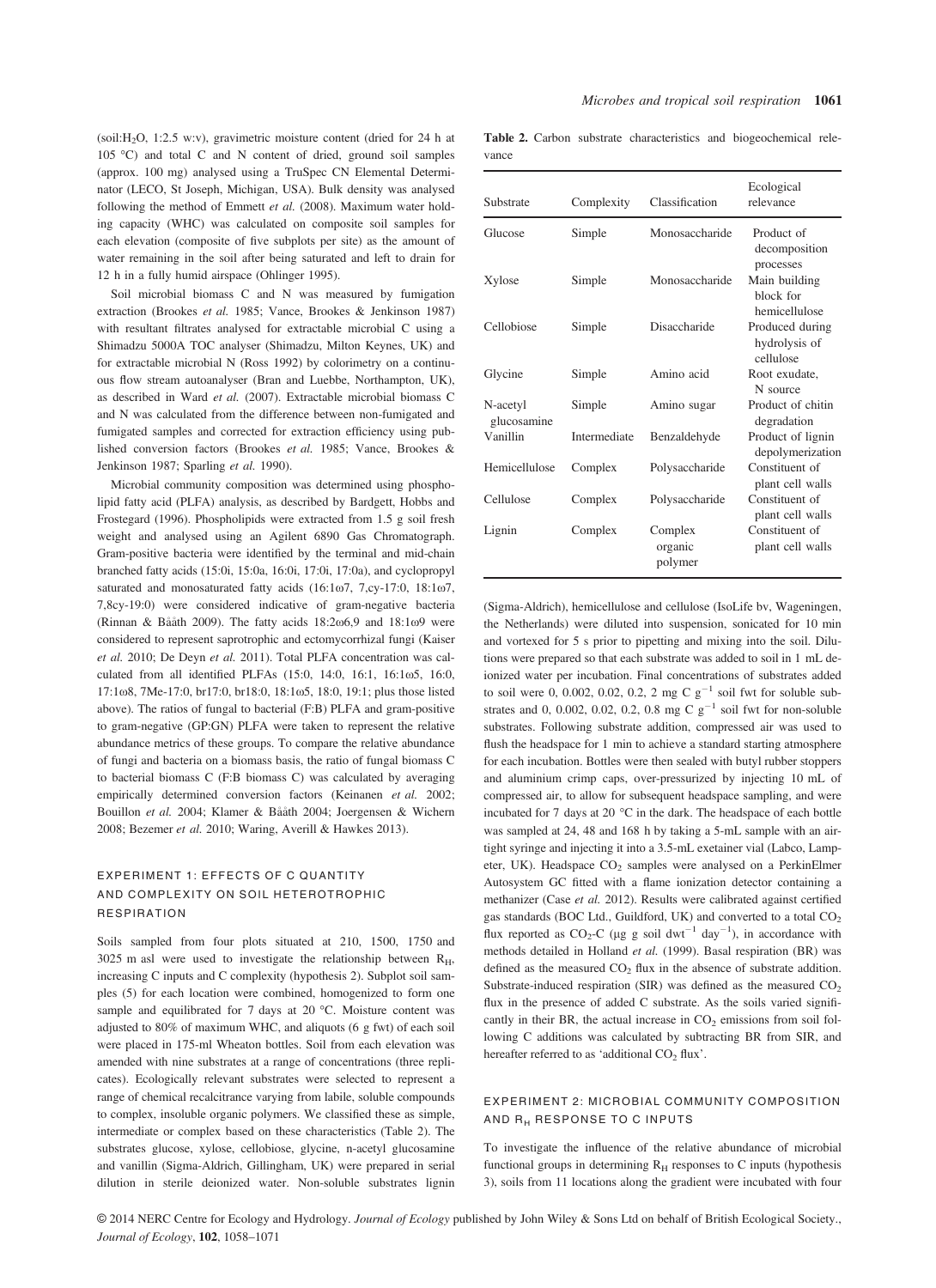C substrates. Substrates were selected with different structural complexity to mimic plant-C inputs: two simple compounds (xylose and glycine), one intermediate (vanillin) and one complex compound (hemicellulose). Soils were incubated for 7 days at 20 °C in the dark with four C substrates at a dose rate of 0.2 mg C g fwt<sup>-1</sup> soil. This concentration was selected based on earlier results in order to add sufficient C to increase  $R<sub>H</sub>$  without inducing a significant increase in microbial biomass. Subplot soil samples (5) for each elevation were treated as individual replicates, and all soils were adjusted to 80% of maximum WHC and incubated with one of the substrates or a control treatment (sterile deionized water). Experimental set-up and sample analyses were described in Experiment 1, except 9 g fwt soil was used in each incubation bottle and headspace  $CO<sub>2</sub>$  samples were taken at 48 and 168 h. The effects of substrate addition on the  $CO<sub>2</sub>$  flux were calculated as additional  $CO<sub>2</sub>$  flux (SIR-BR) as described earlier.

#### STATISTICAL ANALYSIS

All statistical analyses were conducted using the statistical package R, version 2.14.0 (R Development Core Team 2008). Data were checked for normality and homogeneity of variance and transformed where necessary. Data from the analytical survey were analysed using linear regression (Sigmaplot v. 12.0, Systat Software Inc., Hounslow, UK) to determine how biotic and abiotic soil properties changed with elevation (hypothesis 1). Data from Experiment 1 were plotted and compared visually to identify how  $R_H$  responses varied in soils from four elevations, in response to increasing concentrations of C inputs of varied complexity (hypothesis 2).

To address hypothesis 3, data from Experiment 2 were firstly used to test whether  $R_H$  responses to C inputs differed significantly between 11 soils from along the gradient. Main and interactive effects of substrate and soil on additional  $CO<sub>2</sub>$  fluxes were analysed by twoway analysis of variance (ANOVA), with pairwise comparisons of interactive effects conducted using Tukey's HSD post hoc tests. To detect significant interactions, one-way ANOVA with post hoc Tukey's HSD tests was conducted on soil and substrate data subsets. Following these analyses, we investigated how the relative abundance of microbial functional groups improved predictions of  $R_H$  responses to C inputs using linear mixed effects (LME) models. LME models of  $R_H$ were constructed for each substrate individually (including control treatment) and for all substrates combined. For each model, soil and substrate were included as random effects and soil abiotic and biotic properties specified as fixed effects. The measures of microbial community composition comprised total PLFA, bacterial PLFA, fungal PLFA, F:B PLFA and GP:GN PLFA. Additional abiotic and biotic properties included microbial biomass C and N, soil pH, soil C and N content, and soil C:N ratio. Models were refined and validated following the guidance provided in Zuur et al. (2010): all parameters were included in the initial model with non-significant terms removed manually in a systematic, stepwise process to achieve the best goodness-of-fit with fewest factors, assessed by selecting the model with the lowest Akaike Information Criterion (AIC). If removal of a nonsignificant term increased the AIC value, the term was retained in the refined model. Once the final models were reached for each of the substrate treatments, we fitted a linear model, removing random effects, in order to assess the significance of each term in the model. The adjusted  $R^2$  value of the fitted model was calculated and compared with the adjusted  $R^2$  of models fitted with each parameter removed in turn. The relative contribution of each parameter in explaining the variance of the model was then calculated as a percentage of the total variance explained.

### **Results**

## SOIL ABIOTIC AND BIOTIC PROPERTIES ALONG THE ELEVATION GRADIENT

Soil abiotic properties in the surface soil (0–10 cm) varied significantly with elevation (Fig. 1a–e and Table 3). Total soil C and N and the soil C:N ratio increased significantly with increasing elevation ( $P < 0.001$ ;  $R^2 = 0.538$ , 0.528, 0.617, respectively), whilst soil pH ( $P = 0.008$ ,  $R^2 = 0.193$ ) and bulk density ( $P < 0.001$ ,  $R^2 = 0.368$ ) decreased significantly with elevation (Table 3). Total C increased from 1.7 % at 210 m to a maximum of 46.5 % at 3025 m, whilst the C:N ratio ranged from 6.7 at 210 m to 19.6 at 3025 m (Fig. 1a,b). Soil pH was highest at the lowest elevation site (pH 5.0) but lower in the remaining soils, varying between 3.7 and 4.4 but with no consistent trend with elevation (Fig. 1e).

Soil biotic properties were also significantly different in the 13 soils, with clear shifts in the size and composition of the microbial community being detected with elevation (Fig. 2). Microbial biomass C and N increased significantly with elevation ( $P < 0.001$ ,  $R^2 = 0.457$ , 0.223, respectively), as did the concentration of PLFA biomarkers for total, fungal and bacterial PLFAs ( $P < 0.001$ ,  $R^2 = 0.651$ , 0.711, 0.559, respectively) and gram-positive and gram-negative bacterial PLFAs  $(P < 0.001, R^2 = 0.510, 0.581;$  Table 3). Total PLFAs increased 10-fold with elevation from 54 to 709 nmol g soil  $dwt^{-1}$ , whilst fungal and bacterial PLFAs increased from 3.1 to 112 and 31 to 316 nmol g soil  $\text{dwt}^{-1}$ , respectively, from the lowest to highest elevations (Fig. 2a,b). The ratio of F:B PLFA also increased significantly from 0.10 to 0.36 ( $P < 0.001$ ,  $R^2 = 0.683$ , which equates to an increase from 2.89 to 9.75 F: B biomass C from the lowest to highest elevation, indicating that fungi are a dominant component of the microbial community at all elevations, with dominance increasing with elevation (Fig. 2c,d). In contrast, the ratio of GP:GN PLFA decreased significantly with elevation ( $P < 0.001$ ,  $R^2 = 0.428$ ; Table 3). Overall these results indicate a clear transition of both soil biotic and abiotic properties upwards along the elevation gradient.

# EXPERIMENT 1: EFFECTS OF C QUANTITY AND COMPLEXITY ON HETEROTROPHIC SOIL RESPIRATION

Responses of  $R_H$  to C substrates grouped by their complexity were relatively consistent between soils, with simple compounds generating the greatest additional fluxes (i.e. fluxes after 2 mg C addition: glycine, xylose, cellobiose, glucose, N-acetyl glucosamine > vanillin > hemicellulose, cellulose, lignin; Fig. 3). Additional  $CO<sub>2</sub>$  fluxes increased with substrate concentration for most substrate/soil combinations. The exception was lignin, which generated minimal fluxes at all substrate concentrations and in all soils (Fig. 3). Comparing the four soils,  $R<sub>H</sub>$  responses to the simple and intermediate C substrates at 2 mg addition were greatest in soils from higher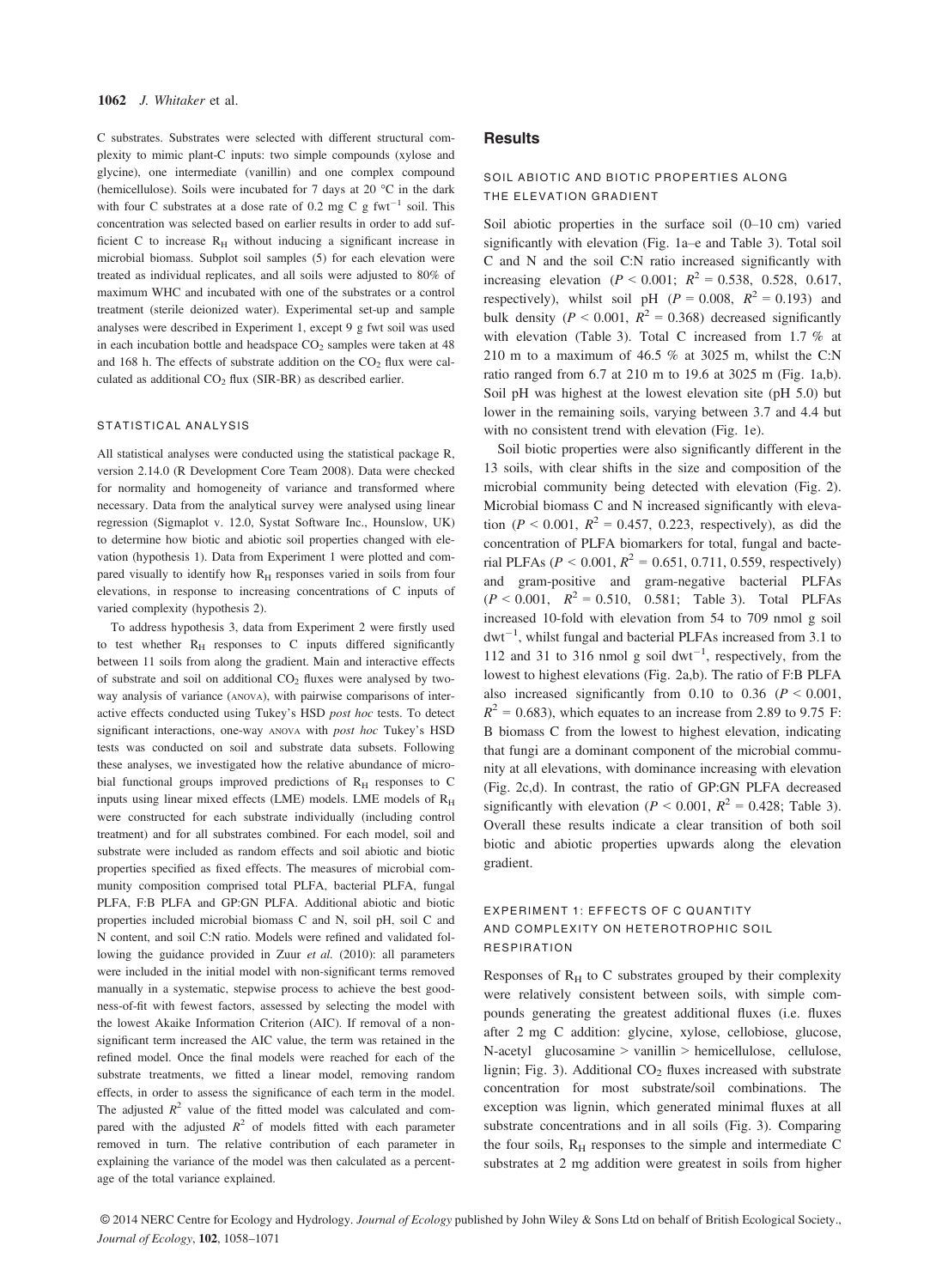

Fig. 1. Soil chemical and physical properties along the elevation gradient (a) total  $C(\bullet)$  and N (o) (%), (b) soil C:N ratio, (c) Microbial biomass C ( $\bullet$ ) and N ( $\circ$ ) ( $\mu$ g g<sup>-1</sup> soil dwt), (d) bulk density (g dwt  $\text{cm}^{-3}$ ), (e) soil pH and (f) basal respiration under standardized laboratory conditions (20 °C, 80% WHC). Data represent mean  $\pm$  SE (*n* = 5). Statistical analysis is presented in Table 3.

Table 3. Relationships between soil properties and elevation analysed by linear regression (R project). Data illustrated in Figs 1 and 2. Non-normal data were square-root- or reciprocal-transformed and checked for normality and homogeneity of variance prior to analysis

|                       | Elevation |       |         |  |  |  |  |
|-----------------------|-----------|-------|---------|--|--|--|--|
|                       | $R^2$     | F     | P       |  |  |  |  |
| Total soil $C(\%)$    | 0.538     | 75.55 | < 0.001 |  |  |  |  |
| Total soil $N(\%)$    | 0.528     | 72.68 | < 0.001 |  |  |  |  |
| Soil C:N              | 0.617     | 104   | < 0.001 |  |  |  |  |
| Bulk density of       | 0.368     | 39.63 | < 0.001 |  |  |  |  |
| $0-10$ cm depth       |           |       |         |  |  |  |  |
| Soil pH               | 0.193     | 16.1  | < 0.001 |  |  |  |  |
| Microbial biomass C   | 0.457     | 54.06 | < 0.001 |  |  |  |  |
| Microbial biomass N   | 0.223     | 19.06 | < 0.001 |  |  |  |  |
| Total PLFA            | 0.651     | 120.3 | < 0.001 |  |  |  |  |
| Fungal PLFA           | 0.711     | 158.8 | < 0.001 |  |  |  |  |
| <b>Bacterial PLFA</b> | 0.559     | 82.01 | < 0.001 |  |  |  |  |
| Gram-positive PLFA    | 0.510     | 65.67 | < 0.001 |  |  |  |  |
| Gram-negative PLFA    | 0.581     | 87.43 | < 0.001 |  |  |  |  |
| <b>F:B PLFA</b>       | 0.703     | 152.2 | < 0.001 |  |  |  |  |
| <b>GP:GN PLFA</b>     | 0.428     | 48.96 | < 0.001 |  |  |  |  |
|                       |           |       |         |  |  |  |  |

elevations, with a similar trend observed in the 0.2 mg treatments for some simple and intermediate compounds (glycine, N-acetyl glucosamine and vanillin). For the complex substrates, there was no difference in additional  $CO<sub>2</sub>$  flux with elevation, although the response to hemicellulose in the midelevation soils (1500 and 1750 m) was greater than in the low- and high-elevation soils (Fig. 3). It is likely that the short incubation time used in these experiments limited

substrate response to these more complex compounds as reported in other studies (Rinnan & Bååth 2009).

## EXPERIMENT 2: MICROBIAL COMMUNITY COMPOSITION AND RH RESPONSES TO C INPUTS

Responses of  $R<sub>H</sub>$  to C inputs were measured and compared in 11 soils with distinct abiotic and biotic properties. Basal  $R<sub>H</sub>$ , calculated on a mass basis, increased significantly with elevation ( $R^2 = 0.35$ ,  $P < 0.001$ , Fig. 1f). There were also significant increases in additional  $CO<sub>2</sub>$  fluxes in response to C inputs in all soil/substrate combinations and also with elevation ( $P \le 0.001$ , Fig. 4 and Table 4). The magnitude of  $R_H$ response to the different substrates followed the same pattern at each elevation along the gradient. Overall, additional  $CO<sub>2</sub>$ fluxes were greatest in response to glycine and vanillin, lower with xylose addition and smallest in response to hemicellulose (Fig. 4). The response to C inputs did, however, vary along the elevation gradient, as indicated by the significant soil\*substrate interaction ( $P < 0.0001$ , Table 4). Post hoc tests of this interaction demonstrated that additional  $CO<sub>2</sub>$ fluxes in response to hemicellulose were significantly smaller in all soils compared to the other substrates, except for xylose in the 1500 m soil (see Table S1 in Supporting Information). In contrast,  $CO<sub>2</sub>$  fluxes induced by glycine were significantly greater compared to xylose and hemicellulose, except in the 1850 m soil. Further tests of this interaction by substrate revealed that the lowland soil (210 m) was significantly different to all other soils (except the 1000 m soil for xylose, vanillin and hemicellulose) with smaller additional CO2 fluxes Soil C:N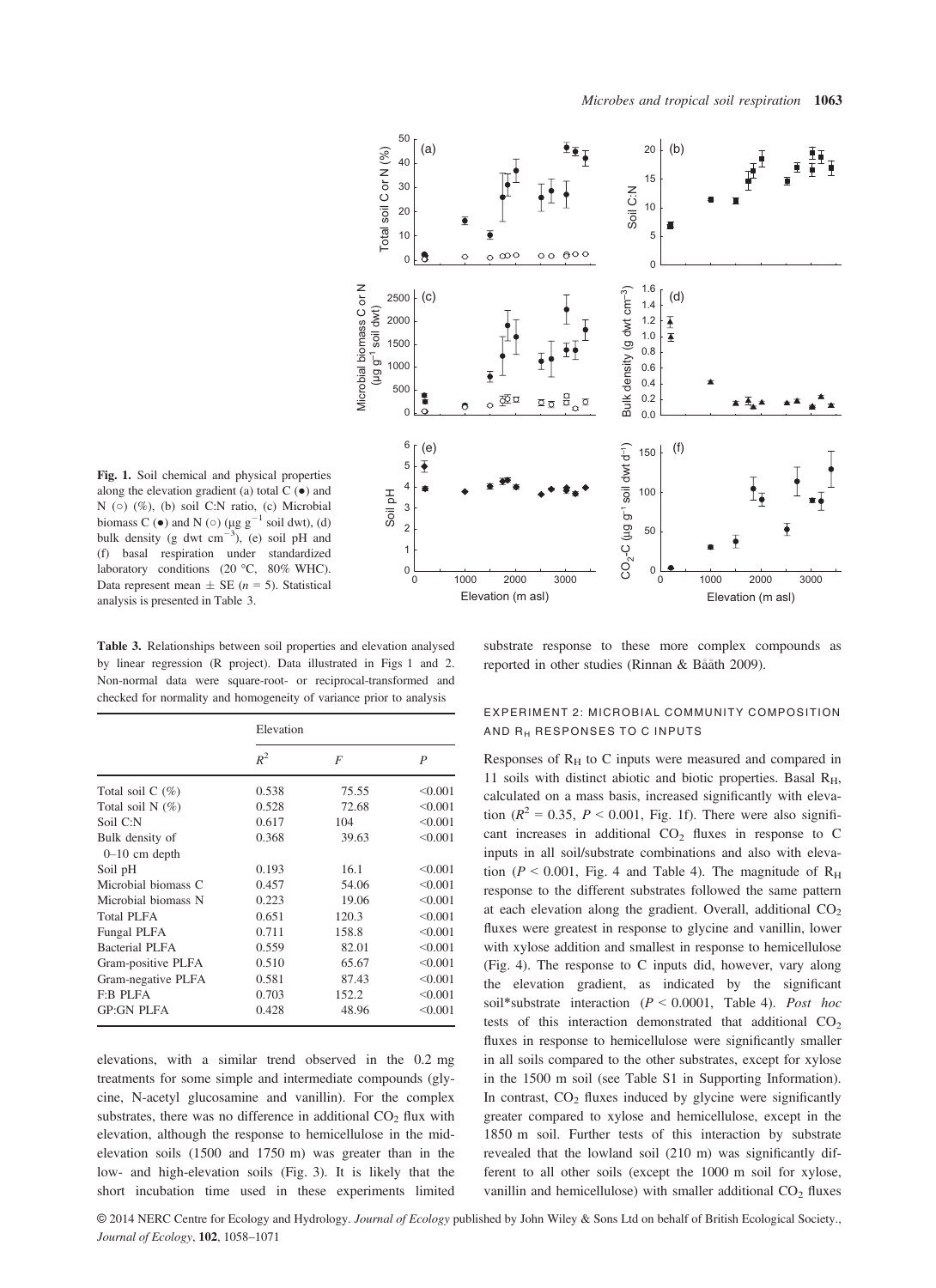

Fig. 2. Indicators of microbial biomass and community composition of soils along the elevation gradient: (a) total PLFA, (b) fungal (●) and bacterial (○) PLFA, (c) F:B PLFA, (d) F:B biomass C, (e) gram-positive  $(\bullet)$  and gram-negative (o) PLFA and (f) GP:GN PLFA. Data represent mean  $\pm$  SE (*n* = 5). Statistical analysis is presented in Table 3.

in response to C inputs (Fig. 4 and Table S1). At the upper end of the elevation gradient, however, the two highest elevation soils (3400 and 3200 m) had significantly greater additional  $CO<sub>2</sub>$  fluxes in response to glycine, vanillin and hemicellulose than all other soils below 2720 m elevation (Fig. 4 and Table S1).

#### STATISTICAL MODELLING

To identify the dominant factors driving the observed differences in  $R_H$  responses to C inputs (Experiment 2), we used statistical modelling to examine the relationships between microbial and abiotic metrics as determinants of  $R<sub>H</sub>$  responses to C inputs (hypothesis 3). We found that in the absence of C inputs, basal  $R<sub>H</sub>$  of soils, incubated at standard temperature and moisture, was best predicted using soil pH, total C and N and their ratio, with these terms explaining most of the attributed variance in the model (Table 5). The ratios of F:B and GP:GN PLFAs were retained in the model as non-significant terms, but only explained a small proportion  $(2\%)$  of the variance. In contrast, whilst the 'all substrate' and individual substrate models used different combinations of soil abiotic and biotic properties in order to best predict  $R<sub>H</sub>$  responses to C inputs, the ratio of F:B PLFAs was consistently included in all the models, explaining between 5.7 and 35.1 % of the attributed model variance (Table 5). The response of  $R_H$  to "all substrates" was best predicted using total and bacterial PLFA, the ratio of F:B PLFAs and soil pH, with total and bacterial PLFAs being the significant terms in the model. The ratio of fungi to bacteria explained most of the attributed variance with a reduction of 35.1% in the explained variance when this term was removed from the model (Table 5).

Typically, the relative abundance of fungi and bacteria and gram-positive and negative bacteria explained a greater proportion of the model variance than PLFA biomarkers for microbial biomass, or soil abiotic properties. These best-fit models indicate that both biotic and abiotic properties influence  $R_H$  in these tropical forest soils, but it is the relative abundance of microbial functional groups which has the greatest influence on the magnitude of  $R_H$  in response to  $C$ inputs in soils varying widely in their abiotic properties.

#### **Discussion**

Elevation gradients offer a unique means to examine ecological processes at the landscape and biome scale (Malhi et al. 2010). Our analysis showed that soils along an extensive tropical elevation gradient in Andean Peru exhibited a transition in abiotic soil properties which are broadly consistent with reports of increased soil C stocks, C:N ratios and organic layer depth with elevation, in comparable tropical forest elevation gradients in Papua New Guinea, Bolivia and Ecuador (Schawe, Glatzel & Gerold 2007; Wilcke et al. 2008; Moser et al. 2011; Dieleman et al. 2013). Corresponding with these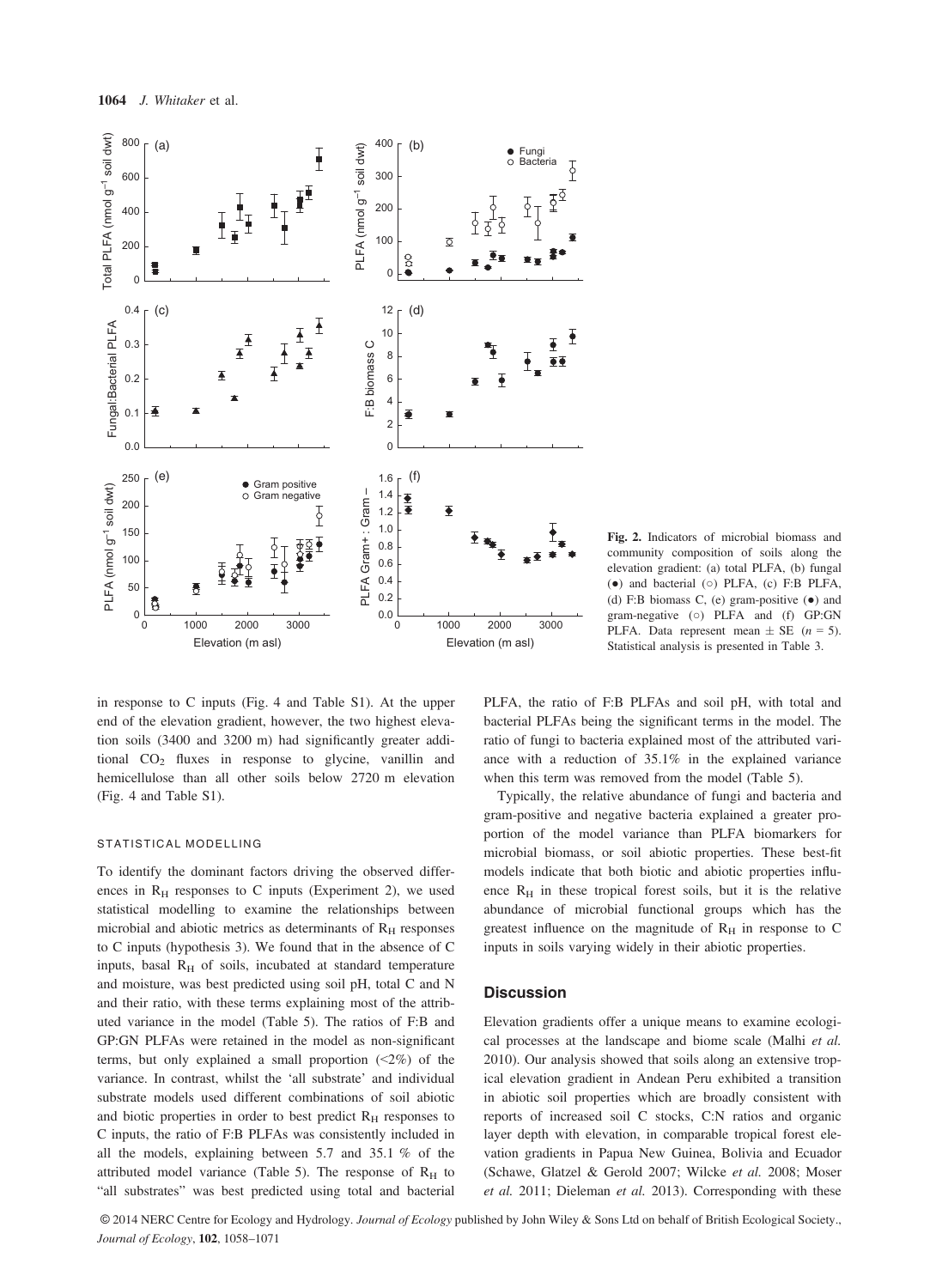

Fig. 3. Soil respiration responses to nine C substrates over a range of concentrations  $(0.002-2.0 \text{ mg } \text{C} \text{ g}^{-1} \text{ soil f. wt.}) \text{ in}$ tropical forest soils from four elevations. Data represent mean  $\pm$  SE (*n* = 3) of the additional CO2 flux (SIR-BR). SIR, substrate-induced respiration; BR, basal respiration.

changes in abiotic properties, we also observed differences in the microbial biomass and in the relative abundance of microbial functional groups with elevation (Figs 1 and 2). Bacterial and fungal biomass increased with elevation, but the abundance of fungi relative to bacteria also increased, as did the abundance of gram-negative relative to gram-positive bacteria (Fig. 2); relationships which have also been observed in Alpine soils and in above-ground fungal communities along this elevation gradient (Margesin et al. 2009; Meier et al. 2010; Fierer et al. 2011).

Taken together, our analyses of soil abiotic and biotic properties illustrate significant changes in the cycling of C and nutrients along the elevation gradient. In the lowlands, microbial biomass, soil C and N contents and litter depth were at the low end of published ranges for tropical soils (Cleveland & Liptzin 2007; Kaspari & Yanoviak 2008), despite high above-ground net primary productivity and warm temperatures promoting high rates of decomposition (Baker et al. 2007; Girardin et al. 2010; Salinas et al. 2011). In these lowland soils, warm temperatures and microbial P limitation (Quesada et al. 2010) have likely resulted in low microbial C use efficiency (CUE) with most mineralized C being respired as  $CO<sub>2</sub>$  or invested in extracellular enzymes for P acquisition, rather than being assimilated into microbial biomass (Hartman & Richardson 2013; Waring, Weintraub & Sinsabaugh 2014). Microbial CUE has been shown elsewhere to decrease with increasing temperature and decreasing nutrient availability (Manzoni et al. 2012; Frey et al. 2013). Also, disproportionate microbial investment in P acquisition has been demonstrated in similar, strongly weathered lowland tropical forest soils (Turner & Wright 2014), whilst low microbial growth efficiency has been correlated with P deficiency in tropical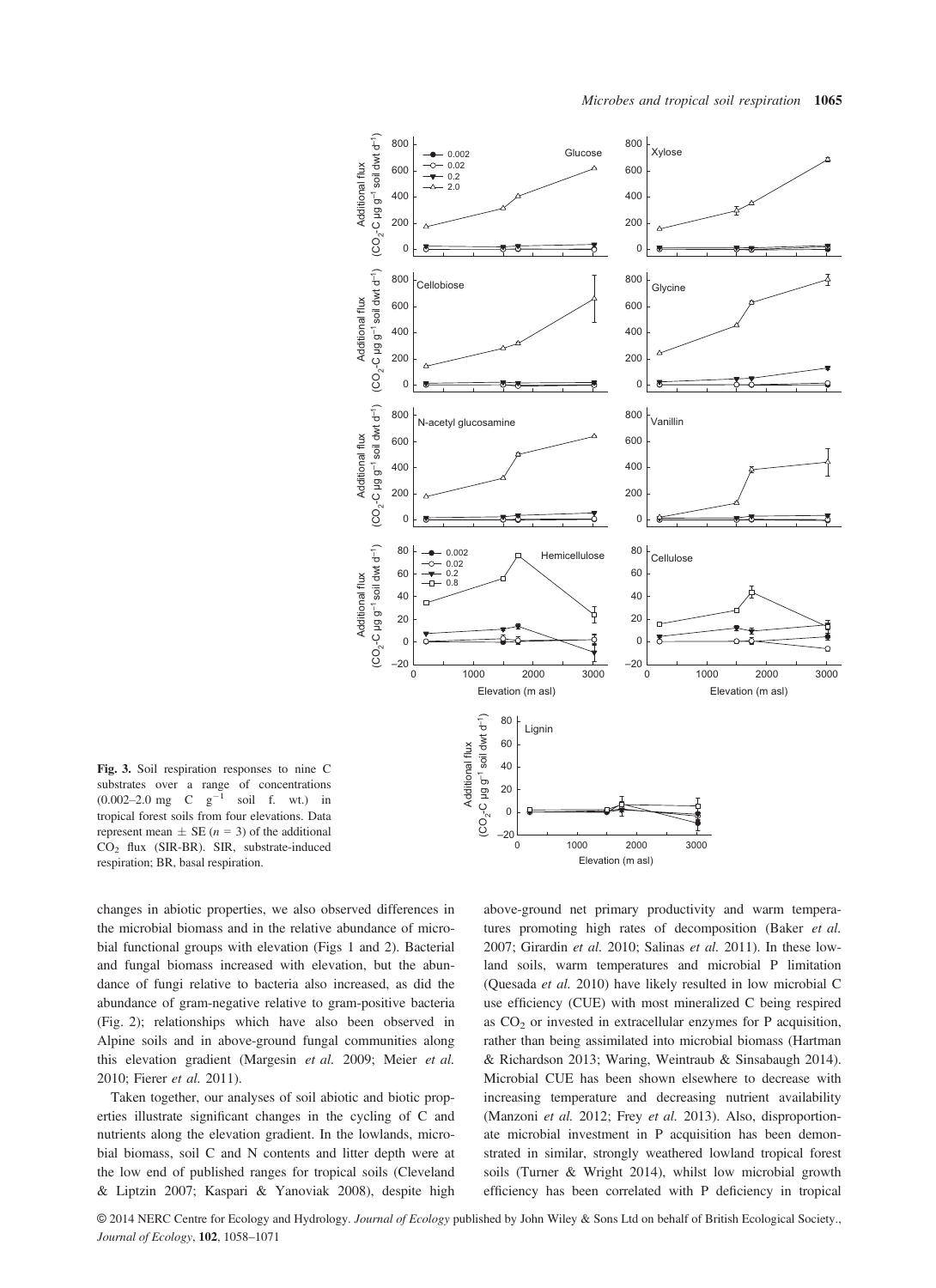

Fig. 4. Soil respiration responses to four C substrates in 11 soils from a tropical elevation gradient incubated at 20 °C. Data represent mean  $\pm$  SE (n = 5) of the additional CO<sub>2</sub> flux (SIR-BR). Two-way ANOVA and Tukey's HSD pairwise comparisons are presented in Table 3 and Table S1. SIR, substrate-induced respiration; BR, basal respiration.

Table 4. Differences in respiration response to substrates of varying complexity in soils from an elevation gradient (Fig. 4). Additional CO2 flux data (square-root-transformed) analysed by two-way anova with soil and substrate as factors. Pairwise comparisons were performed by Tukey's HSD and are presented in Table S1

| Term                                               | d.f.                | Sum Sq                         | Mean Sq                         | F value                  |                                  |
|----------------------------------------------------|---------------------|--------------------------------|---------------------------------|--------------------------|----------------------------------|
| Soil<br>Substrate<br>Soil * substrate<br>Residuals | 9<br>3<br>27<br>159 | 606.0<br>493.7<br>51.6<br>85.7 | 67.34<br>164.57<br>1.91<br>0.54 | 124.87<br>305.20<br>3.54 | < 0.0001<br>< 0.0001<br>< 0.0001 |

soils (Waring, Weintraub & Sinsabaugh 2014). These studies all support the hypothesis of low microbial CUE in these lowland tropical forest soils. Furthermore, annual respired C along this gradient was estimated to be greater in the lowlands (200 m) compared to montane sites (1000–3030 m; Zimmermann et al. 2010), although  $R_H$  did not change significantly with elevation when measured at five sites from 194 to 3025 m (Girardin et al. 2014; Huasco et al. 2013; Malhi et al. 2013). Given these findings, we hypothesize that in these lowland tropical forest soils, warm temperatures in combination with low P availability have resulted in low microbial CUE through a combination of overflow respiration (greater proportion of C emitted as  $CO<sub>2</sub>$ ) and greater investment in P acquisition. In contrast, at higher elevations, where temperature and N availability are the main constraints on microbial activity and decomposition, soils with greater microbial biomass and soil C content are present, which contain greater proportions of labile C, which could be mineralized with climate warming (Zimmermann et al. 2010, 2012; Salinas et al. 2011).

Shifts in the relative abundance of microbial functional groups along the gradient also provide evidence to support our hypothesis (H1) that changes in microbial functional groups correspond with differences in soil C and N status, as a result of differences in C and nutrient availability. Soil bacteria and fungi have differing capacities to degrade available and complex forms of C and N (Nannipieri et al. 2003; McGuire et al. 2010). Dominance of fungi is often associated with greater recalcitrance of C substrates, as fungi produce extracellular enzymes for the degradation of lignocellulosic material (de Boer et al. 2005; Berg & Laskowski 2006). Moreover, bacteria and actinomycetes also produce hydrolytic enzymes for the degradation of cellulose (Berg & Laskowski 2006; Berlemont & Martiny 2013). Nevertheless, given that cellulose in plant material is typically embedded in a matrix of lignin and hemicellulose, it is widely considered that fungi perform the majority of cellulose and lignocellulose degradation, due to their hyphal growth form and enzymatic capacities (de Boer et al. 2005). Broad functional groups of bacteria (gram-positive and gram-negative) are also known to differ in their capacity to mineralize C and N (Treseder, Kivlin & Hawkes 2011). Gram-positive bacteria can mineralize recalcitrant organic compounds requiring available inorganic N to invest in extracellular enzymes, whilst gramnegative bacteria target labile C compounds requiring fewer extracellular enzymes and can therefore invest in transport proteins that target organic N (Treseder, Kivlin & Hawkes 2011).

These microbial functional traits fit with our knowledge of nutrient cycling and microbial composition along this gradient. At low elevations (1000 m and below), in soils with low available P and low C:N ratios, the ratio of F:B biomass C was approximately 3 (fungi comprising 75% of microbial biomass), indicating that both bacteria and fungi were playing a significant role in decomposing C inputs, with gram-positive bacteria dominating over gram-negative bacteria. Above 1000 m, the dominance of fungi increased with the ratio of F: B biomass C increasing from 6 to 9.4 (fungi comprising 85– 95% of microbial biomass) and gram-negative bacteria more abundant than gram-positive bacteria. These changes corresponded with decreasing litter quality and N availability, and with greater contents of total and labile soil C (Salinas et al. 2011; Zimmermann et al. 2012), relationships which have also been observed in agricultural and alpine soils (Kramer & Gleixner 2008; Margesin et al. 2009; de Vries et al. 2012). For example, in an alpine elevation gradient (1000–1900 m asl), the relative amount of fungi to bacteria increased, and grampositive to gram-negative bacteria decreased with elevation, related to a shift in vegetation from forest to shrubland and grassland (Margesin et al. 2009). In addition to C and nutrient availability, temperature also changes significantly along this gradient. Temperature is known to directly affect microbial activity; however, effects on microbial community composition are less clear. Increased dominance of fungi at high elevations in alpine soils was attributed to lower temperatures being more optimal for fungal growth compared with bacteria, which is consistent with our findings, but effects of warmer temperatures on the relative abundance of fungi and bacteria are unknown (Margesin et al. 2009). It is therefore likely that there are different and interacting factors controlling the

© 2014 NERC Centre for Ecology and Hydrology. Journal of Ecology published by John Wiley & Sons Ltd on behalf of British Ecological Society., Journal of Ecology, 102, 1058–<sup>1071</sup>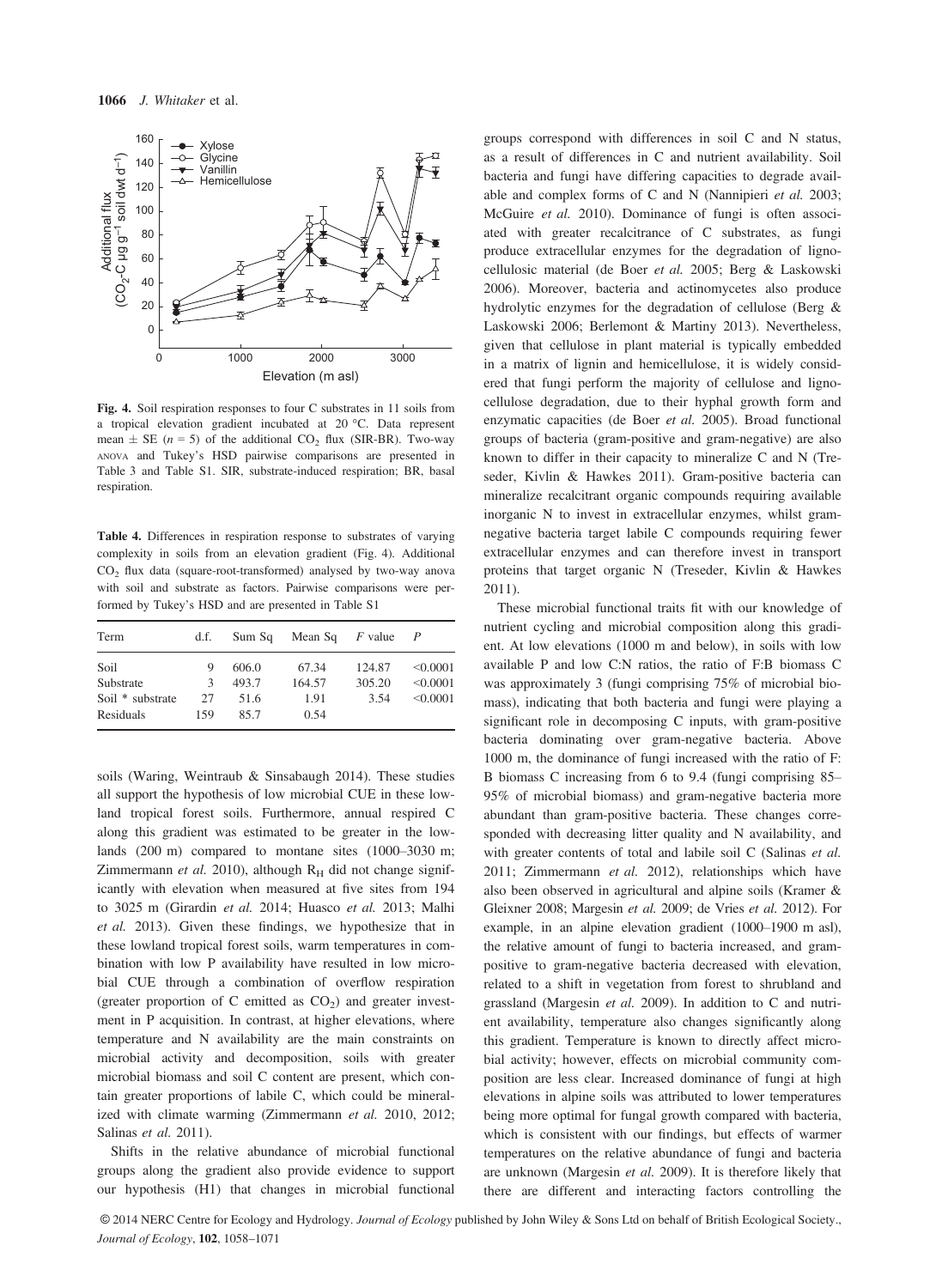|                                                      | Control (BR)   |                          | All substrates<br>$(SIR-BR)$ |               | Xylose (SIR-BR) |                  | Glycine<br>$(SIR-BR)$ |                          | Vanillin<br>$(SIR-BR)$   |                          | Hemicellulose<br>$(SIR-BR)$ |                  |
|------------------------------------------------------|----------------|--------------------------|------------------------------|---------------|-----------------|------------------|-----------------------|--------------------------|--------------------------|--------------------------|-----------------------------|------------------|
| Term                                                 | $%$ Adj. $R^2$ | $\overline{P}$           | $%$ Adj. $R^2$               | P             | $%$ Adj. $R^2$  | $\boldsymbol{P}$ | $%$ Adj. $R^2$        | $\boldsymbol{P}$         | $%$ Adj. $R^2$           | $\overline{P}$           | % Adj. $R^2$                | $\boldsymbol{P}$ |
| pH                                                   | 1.17           | $\ast$                   | 5.96                         | ns            | 1.61            | $\ast$           | 0.82                  | ns                       | 10.63                    | 水                        |                             |                  |
| Total C                                              | 4.45           | $\ast$                   | -                            |               | 6.04            | **               |                       |                          |                          | -                        | 3.40                        | *                |
| Total N                                              | 7.36           | **                       | $\overline{\phantom{0}}$     | -             | 7.82            | ns               | 10.44                 | *                        | $\overline{\phantom{0}}$ | $\overline{\phantom{0}}$ | 7.55                        | *                |
| C: N                                                 | 9.07           | $\ast$ $\ast$            |                              | -             |                 |                  |                       |                          |                          |                          |                             |                  |
| <b>Total PLFA</b>                                    |                | $\overline{\phantom{0}}$ | 3.14                         | **            |                 |                  |                       | $\overline{\phantom{0}}$ | 2.44                     | 水                        |                             |                  |
| <b>Bacterial PLFA</b>                                |                | $\overline{\phantom{0}}$ | 4.65                         | $\ast$ $\ast$ |                 |                  |                       | $\overline{\phantom{a}}$ | 3.90                     | 水                        |                             |                  |
| <b>F:B PLFA</b>                                      | 1.34           | ns                       | 35.08                        | ns            | 15.76           | **               | 5.66                  | ns                       | 31.68                    | ns                       | 14.90                       | 冰冰               |
| <b>GP:GN PLFA</b>                                    | 0.27           | ns                       | -                            |               | 14.57           | ns               | 11.84                 | ns                       |                          |                          | 9.35                        | $\ast$           |
| Total variance<br>explained<br>(Adj R <sup>2</sup> ) | 0.813          |                          | 0.334                        |               | 0.604           |                  | 0.652                 |                          | 0.666                    |                          | 0.586                       |                  |

Table 5. Linear mixed effects model to determine the relationships between basal (BR) and additional CO<sub>2</sub> fluxes (SIR-BR) and soil abiotic and biotic properties in 11 soils from the elevation gradient

The relative contribution (%) of each term in explaining model variance was calculated as % difference in adjusted  $R^2$  comparing the full refined model and the model with each term removed. Microbial biomass C and N and fungal PLFA were removed during model refinement. SIR, substrate-induced respiration; BR, basal respiration.

Symbols indicate the presence or the significance of the term within the refined model: –, not present in refined model; ns, not significant,  $*=P < 0.05$ ,  $**= P < 0.01$ .

relative abundance of microbial functional groups in these tropical forest soils.

Given these observed differences in biotic and abiotic properties with elevation, we first wanted to test how  $R_H$  would respond to increasing C input quality and quantity. Through the addition of a wide range of C substrates, we demonstrated that  $R_H$  increased predictably with increasing C inputs and that increasing inputs of microbially accessible C compounds (glycine and glucose) compared to complex, recalcitrant ones (e.g. lignin and hemicellulose) led to greater relative increases in  $R_H$  particularly in soils from higher elevations (Fig. 3). This supported our second hypothesis that  $R<sub>H</sub>$  responses to C inputs would increase with increasing C quality and quantity. Previous studies examining effects of altered C inputs to soil have reported contradictory, or negligible, effects on soil respiration. For example, the complex substrate phenol was respired significantly less than glucose or glutamate in a coniferous forest soil (Brant, Sulzman & Myrold 2006), whilst in contrast, cellulose addition to a temperate deciduous forest soil resulted in greater respiration rates than glycine and lignin (Hanson et al. 2008).

Whilst  $R<sub>H</sub>$  responded predictably to changes in C quality and quantity, there were differences in response amongst soils which corresponded with differences in soil abiotic and biotic properties, including microbial community composition. These differences presumably reflect long-term adaptation to climatic, geological and topographic conditions, which have determined the plant community composition and soil properties at each elevation. In testing our third hypothesis, we found that  $R<sub>H</sub>$  responses to different substrates varied amongst soils with a significant interactive effect between soil and substrate type; for example, the ability to mineralize glycine (simple) and vanillin (intermediate) increased to a greater extent than xylose (simple) or hemicellulose (complex) with increasing elevation (Fig. 4 and Table 4 and Table S1). Patterns of  $R<sub>H</sub>$  response with elevation span a complex gradient along which many environmental variables change. Increases in  $R<sub>H</sub>$  responses to C inputs corresponded with increases in soil C, N and their ratio, microbial biomass and the relative abundance of fungi to bacteria and gram-positive to gram-negative bacteria (Figs 1, 2 and 4). These relationships are not necessarily causal, but indicate that soils with greater C content, C:N ratio and a greater proportion of fungi relative to bacteria had a greater potential to mineralize additional C inputs, consistent with our third hypothesis, that the relative abundance of microbial functional groups would be an important determinant of  $R<sub>H</sub>$  responses to C inputs.

To further test the importance of microbial community composition in influencing  $R_H$  responses to C inputs, we used a statistical modelling approach (LME). It has been hypothesized that differences in microbial community composition, particularly the relative abundance of fungi and bacteria, are linked to changes in ecosystem C and N cycling (Coleman et al. 1978; Bardgett & McAlister 1999; de Vries et al. 2012). However, studies relating C substrate mineralization and microbial community composition to C cycling have not been conclusive. For example, soils with different microbial community composition along a plant diversity gradient in the tropical lowlands of Costa Rica varied in their ability to degrade C substrates, with differences in litter decomposition more strongly related to microbial biomass than microbial community composition (Carney & Matson 2005). In another study in Costa Rica, distinct bacterial communities in tropical rain forest soils varied in their ability to decompose a range of C substrates, but showed a consistent capacity to decompose dissolved organic matter substrates of different nutrient quality (Leff et al. 2012). Here, we have demonstrated that soils varying widely in abiotic and biotic properties varied in their ability to degrade C substrates, with the composition of the microbial community (F:B and GP:GN PLFA) explaining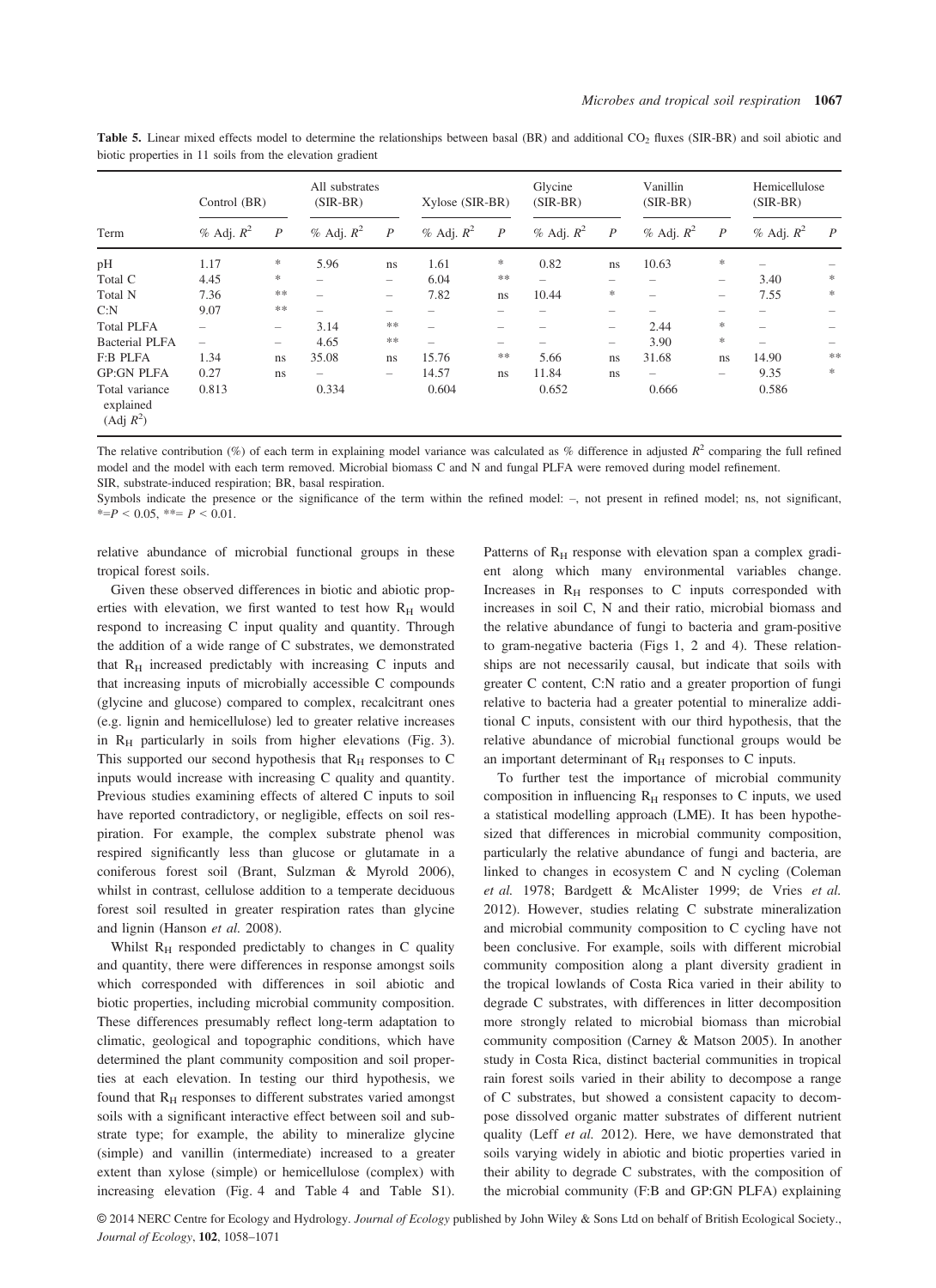a greater proportion of the variance (17–35 %) in C substrate mineralization than microbial biomass or soil abiotic properties. This provides evidence to support our third hypothesis that soil microbial community composition is a strong determinant of  $R<sub>H</sub>$  responses to altered C inputs.

Despite the strength of our results, caution is needed when using these findings to predict quantitative effects of changing C inputs on soil respiration in the field. For example, the controlled temperature (20 °C) selected for our experimental incubations lies in the middle of the range of mean annual temperatures observed across the elevation gradient (i.e. ranging from 7.7 to 26 °C; Table 1), and there are important differences in soil bulk density and depth along the gradient (Fig. 1d). As a result, whilst basal  $R_H$  increased significantly with elevation on a mass basis (4–130 µg CO<sub>2</sub>-C g<sup>-1</sup> soil dwt) in our laboratory studies, differences in soil bulk density and in situ temperature could account for the observation that field measurements of  $R_H$  on five of the sites, expressed on an area basis  $(ha^{-1})$ , did not increase significantly with elevation, ranging from 4.4 to 7.2 Mg C  $ha^{-1}$  year<sup>-1</sup> (Girardin et al. 2014; Huasco et al. 2013; Malhi et al. 2013). Also the effect of these temperature differences on  $R_H$  along the gradient cannot be predicted using a single  $Q_{10}$  function, as the temperature sensitivity of total soil respiration at these sites ranges from 2.1 to 6.9 (Zimmermann et al. 2010). In addition, there is evidence that mineralization of substrates of differing complexity also varies in temperature sensitivity, as substrate-specific enzymes have their own characteristic  $Q_{10}$ (Frey et al. 2013). Nevertheless, we consider that the controlled assays employed in our study can be used to improve understanding of the biotic and abiotic regulators of indirect effects of climate change on soil C cycling along this complex elevation gradient.

Indirect effects of climate change on plant communities are likely to result in changes in the quantity and quality of plant-C inputs. Along this elevation gradient, there is evidence that recent warming (the past  $\sim$ 30 years) has already caused  $2.5-3.5$  m year<sup>-1</sup> upward migration of tree species and it is predicted that for species to remain in equilibrium with their (realized) temperature niche, they will have to migrate upwards by 8 m year<sup>-1</sup> over the next century (Pinto et al. 2009; Feeley et al. 2011). Given that microbial composition is a response to both new plant-C inputs and the legacy of existing and historic C inputs, in addition to other soil abiotic properties, microbial communities may migrate, acclimate or adapt in response to changes in plant-C inputs, but the rate at which this happens may differ from that of changes in the plant community (Keiser, Knoepp & Bradford 2013). In the lowland soils (1000 m and below) on this elevation gradient, evidence suggests that the small soil microbial biomass would limit the response to changing C inputs, with nutrient limitation (P) restricting any increase in microbial growth and decomposition rates. We would therefore hypothesize that whilst increases in C quality and quantity in the lowlands may change soil microbial community composition, this would have a negligible effect on  $R_H$  as P limitation would continue to be the main constraint. The role of microbial CUE, however, needs further examination. As microbial CUE has been shown to decrease with increasing temperature, any warming resulting from climate change could alter the balance of C assimilation and efflux (Frey et al. 2013). Consequently, the low microbial CUE of the lowland soils may be further reduced by warming, resulting in a greater proportion of any additional C input being respired as  $CO<sub>2</sub>$ . In mid- and highelevation soils,  $R<sub>H</sub>$  is increasingly limited by N and temperature, which has resulted in the accumulation of significant C stocks known to have a high proportion of labile C (Zimmermann et al. 2012). In these soils, we might expect that a combination of increasing C input quality (lower C:N ratio litter) and warming with climate change would decrease N and temperature limitation and result in a shift in microbial composition to communities with relatively fewer fungi and more bacteria. We would hypothesize that changes in microbial community composition combined with reducing N and temperature limitation could lead to significant increases in soilderived  $CO<sub>2</sub>$  emissions, but the relative contributions of these parameters under a changing climate remain to be quantified. Further research is needed to identify the fate and rate of C mineralization in these soils, and provide improved mechanistic understanding of the effects of nutrient limitation and temperature sensitivity on microbial CUE and soil respiration, in this sensitive region.

## **Conclusions**

There is growing evidence that climate change is already affecting the elevation range and distribution of trees from the Andes to the western Amazon lowlands (Feeley et al. 2011). It is therefore likely that climate change-induced shifts in both soil microbial communities and plant-derived C inputs to the soil will together strongly influence the fate of C reserves in this highly sensitive region. Our results demonstrate that soil microbial community composition, and particularly the relative abundance of fungi and bacteria, is important in determining the response of  $R_H$  to changes in C inputs in tropical forests. These results also challenge the assumption that different soil microbial communities will be 'functionally equivalent' as climate change progresses, which could have important implications for predicted terrestrial C cycle feedbacks (Ostle et al. 2009). Greater understanding of plant-mediated effects of climate change on soil microbial communities in tropical soils is needed to improve our predictions of how expected warming will influence soil respiration and overall ecosystem C dynamics.

#### Acknowledgements

This study was financed by the UK Natural Environment Research Council (NERC) grant NE/G018278/1 and is a product of the Andes Biodiversity and Ecosystem Research Group consortium (www.andesconservation.org); PM was also supported by ARC FT110100457. We thank the Asociacion para la Conservacion de la Cuenca Amazonica (ACCA) in Cusco and the Instituto Nacional de Recursos Naturales (INRENA) in Lima for access to the study sites, Javier E.S. Espejo and Walter H. Huasco (Universidad Nacional de San Antonio Abad del Cusco (UNSAAC)) for field support, Eric Cosio and Eliana E. Ballón (Pontifical Catholic University of Peru (PUCP)) for logistical support,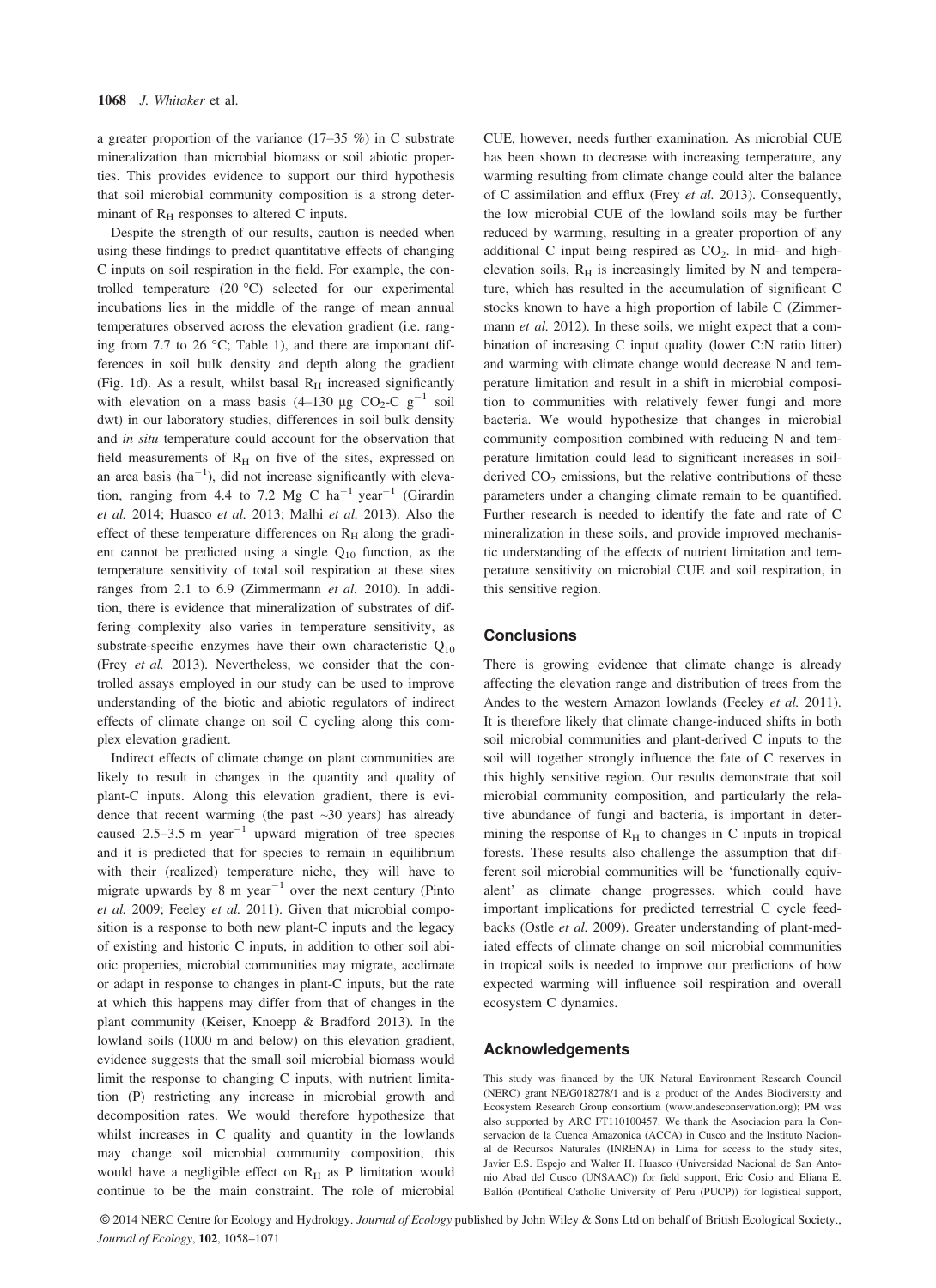Helen Quirk (Lancaster University) for laboratory support and Peter Henrys (CEH) for statistical advice.

#### References

- Aragao, L., Malhi, Y., Metcalfe, D.B., Silva-Espejo, J.E., Jimenez, E., Navarrete, D. et al. (2009) Above- and below-ground net primary productivity across ten Amazonian forests on contrasting soils. Biogeosciences, 6, 2759–2778.
- Asner, G.P., Anderson, C., Martin, R.E., Knapp, D.E., Tupayachi, R., Kennedy-Bowdoin, T., Sinca, F. & Malhi, Y. (2014) Landscape-scale changes in forest structure and functional traits along an Andes-to-Amazon elevation gradient. Biogeosciences Discussions, 10, 15415–15454.
- Bailey, V.L., Smith, J.L. & Bolton, H. (2002) Fungal-to-bacterial ratios in soils investigated for enhanced C sequestration. Soil Biology & Biochemistry, 34, 997–1007.
- Baker, T.R., Coronado, E.N.H., Phillips, O.L., Martin, J., van der Heijden, G.M., Garcia, M. & Espejo, J.S. (2007) Low stocks of coarse woody debris in a southwest Amazonian forest. Oecologia, 152, 495–504.
- Bardgett, R.D., Freeman, C. & Ostle, N.J. (2008) Microbial contributions to climate change through carbon cycle feedbacks. Isme Journal, 2, 805–814.
- Bardgett, R.D., Hobbs, P.J. & Frostegard, A. (1996) Changes in soil fungal: bacterial biomass ratios following reductions in the intensity of management of an upland grassland. Biology and Fertility of Soils, 22, 261–264.
- Bardgett, R.D. & McAlister, E. (1999) The measurement of soil fungal: bacterial biomass ratios as an indicator of ecosystem self-regulation in temperate meadow grasslands. Biology and Fertility of Soils, 29, 282–290.
- Berg, B. & Laskowski, R. (2006) Litter Decomposition: A Guide to Carbon and Nutrient Turnover. Elsevier Academic Press, London.
- Berlemont, R. & Martiny, A.C. (2013) Phylogenetic distribution of potential cellulases in bacteria. Applied and Environmental Microbiology, 79, 1545– 1554.
- Bezemer, T.M., Fountain, M.T., Barea, J.M., Christensen, S., Dekker, S.C., Duyts, H. et al. (2010) Divergent composition but similar function of soil food webs of individual plants: plant species and community effects.
- Ecology, 91, 3027–3036. de Boer, W., Folman, L.B., Summerbell, R.C. & Boddy, L. (2005) Living in a fungal world: impact of fungi on soil bacterial niche development. FEMS Microbiology Reviews, 29, 795–811.
- Bond-Lamberty, B., Wang, C.K. & Gower, S.T. (2004) A global relationship between the heterotrophic and autotrophic components of soil respiration? Global Change Biology, 10, 1756–1766.
- Bouillon, S., Moens, T., Koedam, N., Dahdouh-Guebas, F., Baeyens, W. & Dehairs, F. (2004) Variability in the origin of carbon substrates for bacterial communities in mangrove sediments. FEMS Microbiology Ecology, 49, 171– 179.
- Bragazza, L., Freeman, C., Jones, T., Rydin, H., Limpens, J., Fenner, N. et al. (2006) Atmospheric nitrogen deposition promotes carbon loss from peat bogs. Proceedings of the National Academy of Sciences, 103, 19386–19389.
- Bragazza, L., Parisod, J., Buttler, A. & Bardgett, R.D. (2013) Biogeochemical plant-soil microbe feedback in response to climate warming in peatlands. Nature Climate Change, 3, 273–277.
- Brant, J.B., Sulzman, E.W. & Myrold, D.D. (2006) Microbial community utilization of added carbon substrates in response to long-term carbon input manipulation. Soil Biology & Biochemistry, 38, 2219–2232.
- Brookes, P.C., Landman, A., Pruden, G. & Jenkinson, D.S. (1985) Chloroform fumigation and the release of soil-nitrogen – a rapid direct extraction method to measure microbial biomass nitrogen in soil. Soil Biology and Biochemis-
- try, 17, 837–842. Carlotto, V., Gil, W., Cardenas, J. & Chavez, R. (1996) Mapa Geologico del Cuadrangula de Calca (27-s). Ministerio de engergia y minas Instituto geologico minero y metalurgico (INGEMMET), Republica del Peru.
- Carney, K.M. & Matson, P.A. (2005) Plant communities, soil microorganisms, and soil carbon cycling: does altering the world belowground matter to ecosystem functioning? Ecosystems, 8, 928–940.
- Case, S.D.C., McNamara, N.P., Reay, D.S. & Whitaker, J. (2012) The effect of biochar addition on  $N_2O$  and  $CO_2$  emissions from a sandy loam soil – the role of soil aeration. Soil Biology & Biochemistry, 51, 125–134.
- Chapin, S.F., McFarland, J., David McGuire, A., Euskirchen, E.S., Ruess, R.W. & Kielland, K. (2009) The changing global carbon cycle: linking plant–soil carbon dynamics to global consequences. Journal of Ecology, 97, 840–850.
- Clark, K.E., Hilton, R.G., West, A.J., Malhi, Y., Gröcke, D.R., Bryant, C.L., Ascough, P.L., Robles Caceres, A. & New, M. (2013) New views on "old" carbon in the Amazon River: insight from the source of organic carbon

eroded from the Peruvian Andes. Geochemistry, Geophysics, Geosystems, 14, 1644–1659.

- Cleveland, C.C. & Liptzin, D. (2007) C: N: P stoichiometry in soil: is there a "Redfield ratio" for the microbial biomass? Biogeochemistry, 85, 235–252.
- Cleveland, C.C., Nemergut, D.R., Schmidt, S.K. & Townsend, A.R. (2007) Increases in soil respiration following labile carbon additions linked to rapid shifts in soil microbial community composition. Biogeochemistry, 82, 229–240.
- Coleman, D.C., Cole, C.V., Hunt, H.W. & Klein, D.A. (1978) Trophic interactions in soils as they affect energy and nutrient dynamics. 1. Introduction. Microbial Ecology, 4, 345–349.
- Craine, J.M., Fierer, N. & McLauchlan, K.K. (2010) Widespread coupling between the rate and temperature sensitivity of organic matter decay. Nature
- Geoscience, 3, 854–857.<br>De Deyn, G.B., Quirk, H., Oakley, S., Ostle, N. & Bardgett, R.D. (2011) Rapid transfer of photosynthetic carbon through the plant-soil system in differently managed species-rich grasslands. Biogeosciences, 8, 1131–1139.
- Dieleman, W.I.J., Venter, M., Ramachandra, A., Krockenberger, A.K. & Bird, M.I. (2013) Soil carbon stocks vary predictably with altitude in tropical forests: implications for soil carbon storage. Geoderma, 204, 59–67.
- Eilers, K.G., Lauber, C.L., Knight, R. & Fierer, N. (2010) Shifts in bacterial community structure associated with inputs of low molecular weight carbon compounds to soil. Soil Biology & Biochemistry, <sup>42</sup>, 896–903.
- Emmett, B.A., Frogbrook, Z.L., Chamberlain, P.M., Griffiths, R., Pickup, R., Poskitt, J., Reynolds, B., Rowe, E., Rowland, P., Wilson, J. & Wood, C.M. (2008) Countryside Survey Technical Report No. 3/07. Centre for Ecology & Hydrology (Natural Environment Research Council), Wallingford, UK.
- Engelbrecht, B.M.J., Comita, L.S., Condit, R., Kursar, T.A., Tyree, M.T., Turner, B.L. & Hubbell, S.P. (2007) Drought sensitivity shapes species distribution patterns in tropical forests. Nature, 447, 80–82.
- Feeley, K.J., Silman, M.R., Bush, M.B., Farfan, W., Cabrera, K.G., Malhi, Y., Meir, P., Revilla, N.S., Quisiyupanqui, M.N.R. & Saatchi, S. (2011) Upslope migration of Andean trees. Journal of Biogeography, 38, 783–791.
- Fierer, N., McCain, C.M., Meir, P., Zimmermann, M., Rapp, J.M., Silman, M.R. & Knight, R. (2011) Microbes do not follow the elevational diversity patterns of plants and animals. Ecology, 92, 797–804.
- Fisher, J., Malhi, Y., Torres, I., Metcalfe, D., Weg, M., Meir, P., Silva-Espejo, J. & Huasco, W. (2013) Nutrient limitation in rainforests and cloud forests along a 3,000-m elevation gradient in the Peruvian Andes. Oecologia, 172, 889–902.
- Frey, S.D., Lee, J., Melillo, J.M. & Six, J. (2013) The temperature response of soil microbial efficiency and its feedback to climate. Nature Climate Change, 3, 395–398.
- Garcia-Palacios, P., Maestre, F.T., Bardgett, R.D. & de Kroon, H. (2012) Plant responses to soil heterogeneity and global environmental change. Journal of Ecology, 100, 1303–1314.
- Girardin, C.A.J., Malhi, Y., Aragão, L.E.O.C., Mamani, M., Huaraca Huasco, W., Durand, L., Feeley, K.J., Rapp, J., Silva-Espejo, J.E., Silman, M., Salinas, N. & Whittaker, R.J. (2010) Net primary productivity allocation and cycling of carbon along a tropical forest elevational transect in the Peruvian Andes. Global Change Biology, 16, 3176–3192.
- Girardin, C.A.J., Espejob, J.E.S., Doughty, C.E., Huasco, W.H., Metcalfe, D.B., Durand-Baca, L. et al. (2014) Productivity and carbon allocation in a tropical montane cloud forest in the Peruvian Andes. Plant Ecology & Diversity, 7, 107–123.
- Grubb, P.J. (1977) Control of forest growth and distribution on wet tropical mountains: with special reference to mineral nutrition. Annual Review of Ecology and Systematics, 8, 83–107.
- Gurdak, D.J., Aragão, L.E.O.C., Rozas-Dávila, A., Huasco, W.H., Cabrera, K.G., Doughty, C.E., Farfan-Rios, W., Silva-Espejo, J.E., Metcalfe, D.B., Silman, M.R. & Malhi, Y. (2014) Assessing above-ground woody debris dynamics along a gradient of elevation in Amazonian cloud forests in Peru: balancing above-ground inputs and respiration outputs. Plant Ecology & Diversity, 7, 143–160.
- Hanson, C.A., Allison, S.D., Bradford, M.A., Wallenstein, M.D. & Treseder, K.K. (2008) Fungal taxa target different carbon sources in forest soil. Ecosystems, 11, 1157–1167.
- Hartman, W.H. & Richardson, C.J. (2013) Differential nutrient limitation of soil microbial biomass and metabolic quotients (qCO(2)): is there a biological stoichiometry of soil microbes? PLoS One, 8, 1–14.
- Hattenschwiler, S. & Jorgensen, H.B. (2010) Carbon quality rather than stoichiometry controls litter decomposition in a tropical rain forest. Journal of Ecology, 98, 754–763.
- Hättenschwiler, S., Aeschlimann, B., Coûteaux, M.-M., Roy, J. & Bonal, D. (2008) High variation in foliage and leaf litter chemistry among 45 tree species of a neotropical rainforest community. New Phytologist, 179, 165–175.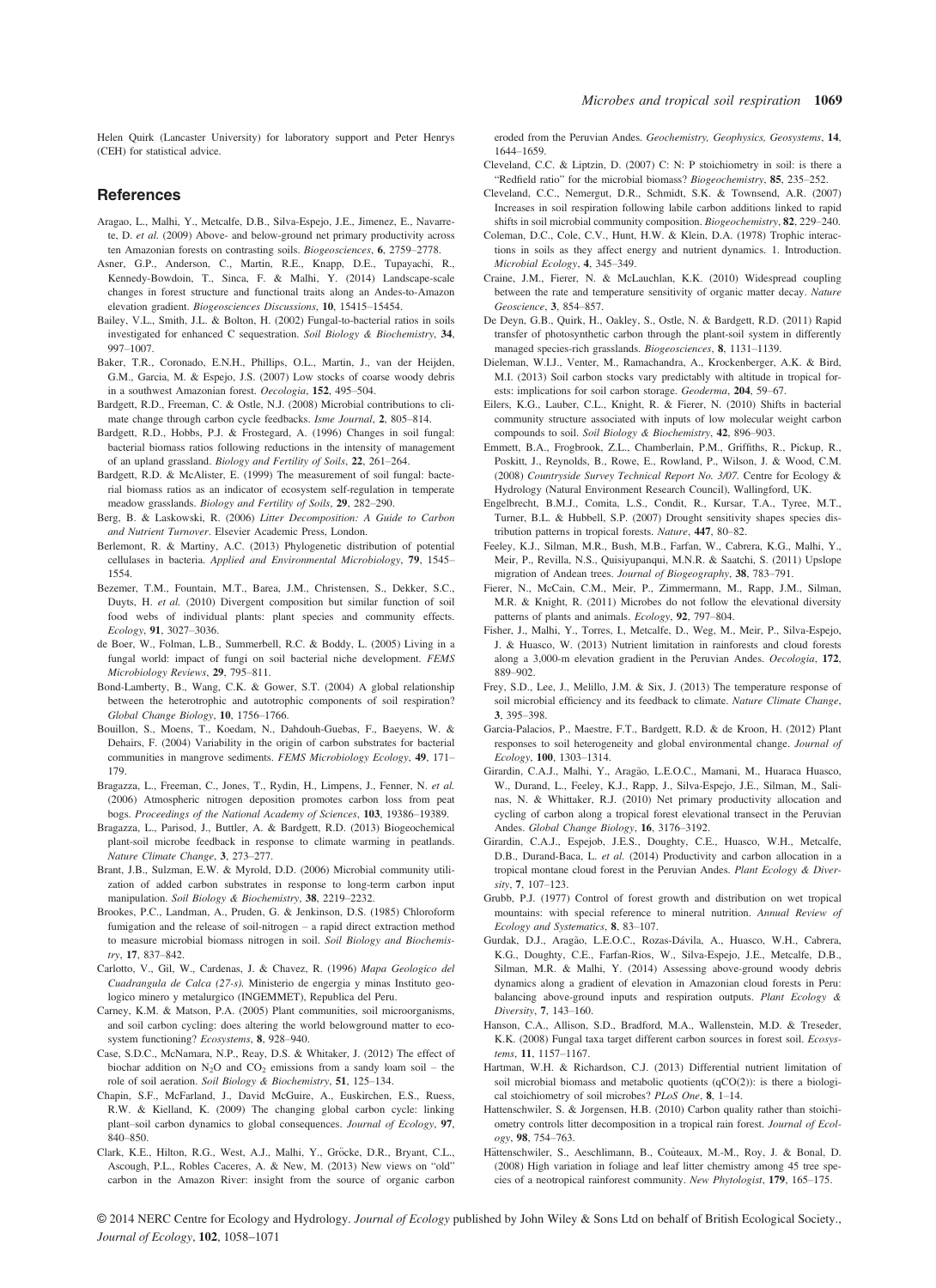#### 1070 J. Whitaker et al.

- Holland, E.A., Robertson, G.P., Greenberg, J., Groffman, P.M., Boone, R.D. & Gosz, J.R. (1999) Soil CO<sub>2</sub>, N<sub>2</sub>O and CH<sub>4</sub> exchange. Standard Soil Methods for Long-Term Ecological Research (ed. G.P. Robertson, D.C. Coleman, C.S. Bledsoe & P. Sollins), pp. 185–201. Oxford University Press, New York.
- Huasco, W.H., Girardin, C.A.J., Doughty, C.E., Metcalfe, D.B., Baca, L.D., Silva-Espejo, J.E. et al. (2014) Seasonal production, allocation and cycling of carbon in two mid-elevation tropical montane forest plots in the Peruvian Andes. Plant Ecology & Diversity,  $7$ , 125-142.
- Andes. *Plant Ecology & Diversity*, **7**, 125–142.<br>IPCC (2013) Working Group I Contribution to the IPCC Fifth Assessment Report. Climate Change 2013: The Physical Science Basis. Inter-governmental Panel on Climate Change, Geneva.
- Jobbagy, E.G. & Jackson, R.B. (2000) The vertical distribution of soil organic carbon and its relation to climate and vegetation. *Ecological Applications*, 10, 423-436.
- 10, 423–436. Joergensen, R.G. & Wichern, F. (2008) Quantitative assessment of the fungal contribution to microbial tissue in soil. Soil Biology and Biochemistry, 40, 2977–2991.
- Kaiser, C., Frank, A., Wild, B., Koranda, M. & Richter, A. (2010) Negligible contribution from roots to soil-borne phospholipid fatty acid fungal biomarkers 18:2 omega 6,9 and 18:1 omega 9. Soil Biology & Biochemistry, 42, 1650–1652.
- Kaspari, M. & Yanoviak, S.P. (2008) Biogeography of litter depth in tropical forests: evaluating the phosphorus growth rate hypothesis. Functional Ecology, 22, 919–923.
- Keinanen, M.M., Korhonen, L.K., Lehtola, M.J., Miettinen, I.T., Martikainen, P.J., Vartiainen, T. & Suutari, M.H. (2002) The microbial community structure of drinking water biofilms can be affected by phosphorus availability. Applied and Environmental Microbiology, 68, 434–439.
- Keiser, A., Knoepp, J. & Bradford, M. (2013) Microbial communities may modify how litter quality affects potential decomposition rates as tree species migrate. Plant and Soil, 372, 167–176.
- Klamer, M. & Bååth, E. (2004) Estimation of conversion factors for fungal biomass determination in compost using ergosterol and PLFA 18: 2 omega 6,9. Soil Biology & Biochemistry, 36, 57–65.
- Kramer, C. & Gleixner, G. (2008) Soil organic matter in soil depth profiles: distinct carbon preferences of microbial groups during carbon transformation. Soil Biology & Biochemistry, 40, 425–433.
- Leff, J.W., Nemergut, D.R., Grandy, A.S., O'Neill, S.P., Wickings, K., Townsend, A.R. & Cleveland, C.C. (2012) The effects of soil bacterial community structure on decomposition in a tropical rain forest. Ecosystems, <sup>15</sup>, 284– 298.
- Malhi, Y., Silman, M., Salinas, N., Bush, M., Meir, P. & Saatchi, S. (2010) Introduction: elevation gradients in the tropics: laboratories for ecosystem ecology and global change research. Global Change Biology, 16, 3171– 3175.
- Malhi, Y., Farfan Amezquita, F., Doughty, C.E., Silva-Espejo, J.E., Girardin, C.A.J., Metcalfe, D.B. et al. (2014) The productivity, metabolism and carbon cycle of two lowland tropical forest plots in south-western Amazonia, Peru. Plant Ecology & Diversity, 7, 85–105.
- Manzoni, S., Taylor, P., Richter, A., Porporato, A. & Agren, G.I. (2012) Environmental and stoichiometric controls on microbial carbon-use efficiency in soils. New Phytologist, 196, 79–91.
- Margesin, R., Jud, M., Tscherko, D. & Schinner, F. (2009) Microbial communities and activities in alpine and subalpine soils. FEMS Microbiology Ecology, 67, 208–218.
- McGuire, K.L., Bent, E., Borneman, J., Majumder, A., Allison, S.D. & Treseder, K.K. (2010) Functional diversity in resource use by fungi. Ecology, 91, 2324–2332.
- Meier, C.L., Rapp, J., Bowers, R.M., Silman, M. & Fierer, N. (2010) Fungal growth on a common wood substrate across a tropical elevation gradient: temperature sensitivity, community composition, and potential for aboveground decomposition. Soil Biology & Biochemistry, 42, 1083–1090.
- Moser, G., Leuschner, C., Hertel, D., Graefe, S., Soethe, N. & Iost, S. (2011) Elevation effects on the carbon budget of tropical mountain forests (S Ecuador): the role of the belowground compartment. Global Change Biology, 17, 2211–2226.
- Myers, N., Mittermeier, R.A., Mittermeier, C.G., da Fonseca, G.A.B. & Kent, J. (2000) Biodiversity hotspots for conservation priorities. Nature, 403, 853– 858.
- Nannipieri, P., Ascher, J., Ceccherini, M.T., Landi, L., Pietramellara, G. & Renella, G. (2003) Microbial diversity and soil functions. European Journal of Soil Science, 54, 655–670.
- Ohlinger, R. (1995) Methods in soil physics: maximum water holding capacity. Methods in Soil Biology (eds F. Schinner, R. Ohlinger, E. Kandeler & R. Margesin), pp. 385–386. Springer, Berlin, Germany.
- Ostle, N.J., Smith, P., Fisher, R., Woodward, F.I., Fisher, J.B., Smith, J.U., Galbraith, D., Levy, P., Meir, P., McNamara, N.P. & Bardgett, R.D. (2009) Integrating plant-soil interactions into global carbon cycle models. Journal of
- Ecology, 97, 851–863. Pinto, E., Shin, Y., Cowling, S.A. & Jones, C.D. (2009) Past, present and future vegetation-cloud feedbacks in the Amazon Basin. Climate Dynamics, 32. 741–751.
- 32, 741–751. Quesada, C.A., Lloyd, J., Schwarz, M., Patino, S., Baker, T.R., Czimczik, C. et al. (2010) Variations in chemical and physical properties of Amazon forest soils in relation to their genesis. Biogeosciences, 7, 1515–1541.
- R Development Core Team (2008) R: A Language and Environment for Statistical Computing. R Foundation for Statistical Computing, Vienna, Austria.
- Rinnan, R. & Baath, E. (2009) Differential utilization of carbon substrates by bacteria and fungi in tundra soil. Applied and Environmental Microbiology, 75, 3611-3620.
- 75, 3611–3620. Ross, D.J. (1992) Influence of sieve mesh size on estimates of microbial carbon and nitrogen by fumigation–extraction procedures in soils under pasture. Soil
- Biology & Biochemistry, 24, 343–350.<br>Rousk, J. & Bååth, E. (2011) Growth of saprotrophic fungi and bacteria in soil. FEMS Microbiology Ecology, 78, 17–30.
- Salinas, N., Malhi, Y., Meir, P., Silman, M., Cuesta, R.R., Huaman, J., Salinas, D., Huaman, V., Gibaja, A., Mamani, M. & Farfan, F. (2011) The sensitivity of tropical leaf litter decomposition to temperature: results from a large-scale leaf translocation experiment along an elevation gradient in Peruvian forests. New Phytologist, 189, 967–977.
- Schawe, M., Glatzel, S. & Gerold, G. (2007) Soil development along an altitudinal transect in a Bolivian tropical montane rainforest: podzolization vs. hydromorphy. Catena, 69, 83–90.
- Schimel, J.P. & Schaeffer, S.M. (2012) Microbial control over carbon cycling in soil. Frontiers in Microbiology, 3, 348.
- Schindlbacher, A., Rodler, A., Kuffner, M., Kitzler, B., Sessitsch, A. & Zechmeister-Boltenstern, S. (2011) Experimental warming effects on the microbial community of a temperate mountain forest soil. Soil Biology and Biochemistry, 43, 1417–1425.
- Six, J., Frey, S.D., Thiet, R.K. & Batten, K.M. (2006) Bacterial and fungal contributions to carbon sequestration in agroecosystems. Soil Science Society of America Journal, 70, 555-569.
- of America Journal, 70, 555–569.<br>Smith, P., Fang, C.M., Dawson, J.J.C. & Moncrieff, J.B. (2008) Impact of global warming on soil organic carbon. Advances in Agronomy, 97, 1–43.
- Sparling, G.P., Feltham, C.W., Reynolds, J., West, A.W. & Singleton, P. (1990) Estimation of soil microbial C by a fumigation–extraction method: use on soils of high organic matter content, and a reassessment of the  $K_{ec}$ factor. Soil Biology & Biochemistry, 22, 301–307.
- Steinweg, J.M., Plante, A.F., Conant, R.T., Paul, E.A. & Tanaka, D.L. (2008) Patterns of substrate utilization during long-term incubations at different temperatures. Soil Biology & Biochemistry, 40, 2722–2728.
- Strickland, M.S., Lauber, C., Fierer, N. & Bradford, M.A. (2009) Testing the functional significance of microbial community composition. Ecology, 90, 441–451.
- Tanner, E.V.J., Vitousek, P.M. & Cuevas, E. (1998) Experimental investigation of nutrient limitation of forest growth on wet tropical mountains. Ecology, 79, 10–22.
- Treseder, K.K., Kivlin, S.N. & Hawkes, C.V. (2011) Evolutionary trade-offs among decomposers determine responses to nitrogen enrichment. Ecology Letters, 14, 933–938.
- Turner, B.L. & Wright, J.S. (2014) The response of microbial biomass and hydrolytic enzymes to a decade of nitrogen, phosphorus, and potassium addition in a lowland tropical rain forest. Biogeochemistry, 117, 115–130.
- Vance, E.D., Brookes, P.C. & Jenkinson, D.S. (1987) Microbial biomass measurements in forest soils – the use of the chloroform fumigation incubation method in strongly acid soils. Soil Biology & Biochemistry, 19, 697–702.
- de Vries, F.T., Manning, P., Tallowin, J.R.B., Mortimer, S.R., Pilgrim, E.S., Harrison, K.A., Hobbs, P.J., Quirk, H., Shipley, B., Cornelissen, J.H.C., Kattge, J. & Bardgett, R.D. (2012) Abiotic drivers and plant traits explain landscapescale patterns in soil microbial communities. Ecology Letters, 15, 1230–1239.
- Ward, S.E., Bardgett, R.D., McNamara, N.P., Adamson, J.K. & Ostle, N.J. (2007) Long-term consequences of grazing and burning on northern peatland carbon dynamics. Ecosystems, 10, 1069–1083.
- Ward, S.E., Ostle, N.J., Oakley, S., Quirk, H., Henrys, P.A. & Bardgett, R.D. (2013) Warming effects on greenhouse gas fluxes in peatlands are modulated by vegetation composition. Ecology Letters, 16, 1285–1293.
- Waring, B.G., Averill, C. & Hawkes, C.V. (2013) Differences in fungal and bacterial physiology alter soil carbon and nitrogen cycling: insights from meta-analysis and theoretical models. Ecology Letters, 16, 887–894.